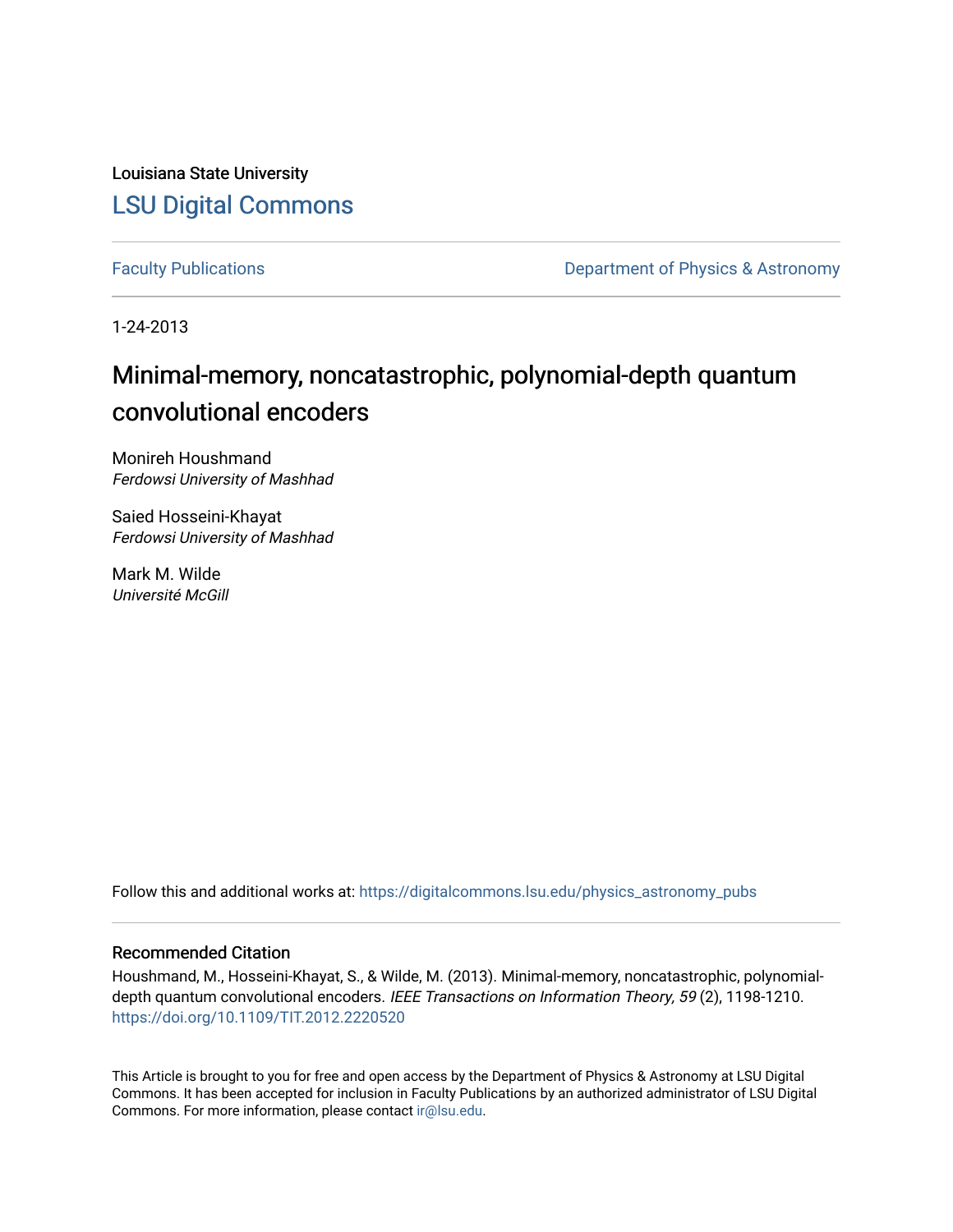# Minimal-memory, non-catastrophic, polynomial-depth quantum convolutional encoders

Monireh Houshmand, Saied Hosseini-Khayat, and Mark M. Wilde

*Abstract*—Quantum convolutional coding is a technique for encoding a stream of quantum information before transmitting it over a noisy quantum channel. Two important goals in the design of quantum convolutional encoders are to minimize the memory required by them and to avoid the catastrophic propagation of errors. In a previous paper, we determined minimal-memory, non-catastrophic, polynomial-depth encoders for a few exemplary quantum convolutional codes. In this paper, we elucidate a general technique for finding an encoder of an arbitrary quantum convolutional code such that the encoder possesses these desirable properties. We also provide an elementary proof that these encoders are non-recursive. Finally, we apply our technique to many quantum convolutional codes from the literature.

*Index Terms*—quantum convolutional codes, minimal memory, catastrophicity, memory commutativity matrix

#### I. INTRODUCTION

A quantum convolutional code is a particular type of quantum error-correcting code [\[1\]](#page-13-0), [\[2\]](#page-13-1), [\[3\]](#page-13-2) that is well-suited for the regime of quantum communication [\[4\]](#page-13-3), [\[5\]](#page-13-4), [\[6\]](#page-13-5). In this regime, we assume that a sender and receiver have free access to local, noiseless quantum computers, and the only source of noise is due to a quantum communication channel connecting the sender to the receiver. The advantage of the convolutional approach to quantum error correction is that the repeated application of the same unitary operation encodes a stream of quantum information, and the complexity of the decoding algorithm is linear in the length of the qubit stream [\[7\]](#page-13-6). Many researchers have generated a notable literature on this topic, addressing various issues such as code constructions [\[8\]](#page-13-7), [\[9\]](#page-13-8), encoders and decoders [\[6\]](#page-13-5), [\[10\]](#page-13-9), [\[11\]](#page-13-10), and alternate paradigms with entanglement assistance [\[12\]](#page-13-11), [\[13\]](#page-13-12), [\[14\]](#page-13-13) or with gauge qubits and classical bits [\[15\]](#page-13-14). Perhaps more importantly for the quantum communication paradigm, quantum convolutional codes are the constituents of a quantum serial turbo code [\[7\]](#page-13-6), and these codes are among the highest performing codes in both the standard [\[7\]](#page-13-6) and entanglement-assisted settings [\[16\]](#page-13-15).

One of the most important parameters for a quantum convolutional encoder is the size of its memory, defined as the number of qubits that are fed from its output into the next round of encoding. A quantum convolutional encoder with a large memory is generally more difficult to implement because it requires coherent control of a large number of qubits. Furthermore, the complexity of the decoding algorithm for a

quantum convolutional code is linear in the length of the qubit stream, but it is exponential in the size of the memory [\[7\]](#page-13-6). The decoding algorithm will thus have more delay for a larger memory, and this could potentially lead to further errors in the more practical setting where there is local noise at the receiving end. Therefore, an interesting and legitimate question is to determine the minimal number of memory qubits required to implement a given quantum convolutional code.

1

Another property that any good quantum convolutional *decoder* should possess is non-catastrophicity. As the name suggests, the consequences of decoding with a catastrophic decoder are disastrous—it can propagate some uncorrected errors infinitely throughout the decoded information qubit stream and the receiver will not know that this is happening. We should clarify that catastrophicity is a property of the decoder because the only errors that occur in the communication paradigm are those due to the channel, and thus the decoder (and not the encoder) has the potential to propagate uncorrected errors. Though, we could say just as well that catastrophicity is a property of an encoder if the decoder is the exact inverse of the encoder (as is the case in Ref. [\[7\]](#page-13-6)). Either way, since the property of non-catastrophicity is essential and having a minimal memory is highly desirable, we should demand for our encoders and decoders to be both minimal-memory and non-catastrophic.

The minimal-memory/non-catastrophic question is essentially understood for the case of irreversible encoders for classical convolutional codes [\[17\]](#page-13-16), [\[18\]](#page-13-17) by making use of ideas in linear system theory. Though, these results at the surface do not appear to address the case of reversible classical encoders, which would be more relevant for answering the minimalmemory/non-catastrophic question in the quantum case.

In Refs.  $[6]$ ,  $[10]$ ,  $[11]$ , Grassl and Rötteler proposed an algorithm to construct non-catastrophic quantum circuits for encoding quantum convolutional codes. Their encoders there do not have a convolutional structure, and their work did not address how much quantum memory their encoders would require for implementation. In follow-up work, we found a minimal-memory realization of a Grassl-Rötteler encoder by performing a longest path search through a "commutativity graph" that corresponds to the encoder [\[19\]](#page-13-18), [\[20\]](#page-13-19). Our approach was generally sub-optimal because there exist many encoders for a given convolutional code—starting from a Grassl-Rötteler encoder and finding the minimal-memory representation for it does not necessarily lead to a minimalmemory encoder among all possible representations of the code. Also, the complexity of the Grassl-Rötteler algorithm for computing an encoding circuit could be exponential in general,

Monireh Houshmand and Saied Hosseini-Khayat are with the Department of Electrical Engineering, Ferdowsi University of Mashhad, Mashhad, Iran. Mark M. Wilde is with the School of Computer Science, McGill University, Montreal, Québec, Canada H3A 2A7. (E-mails: monireh.houshmand@gmail.com; shk@ieee.org; mark.wilde@mcgill.ca)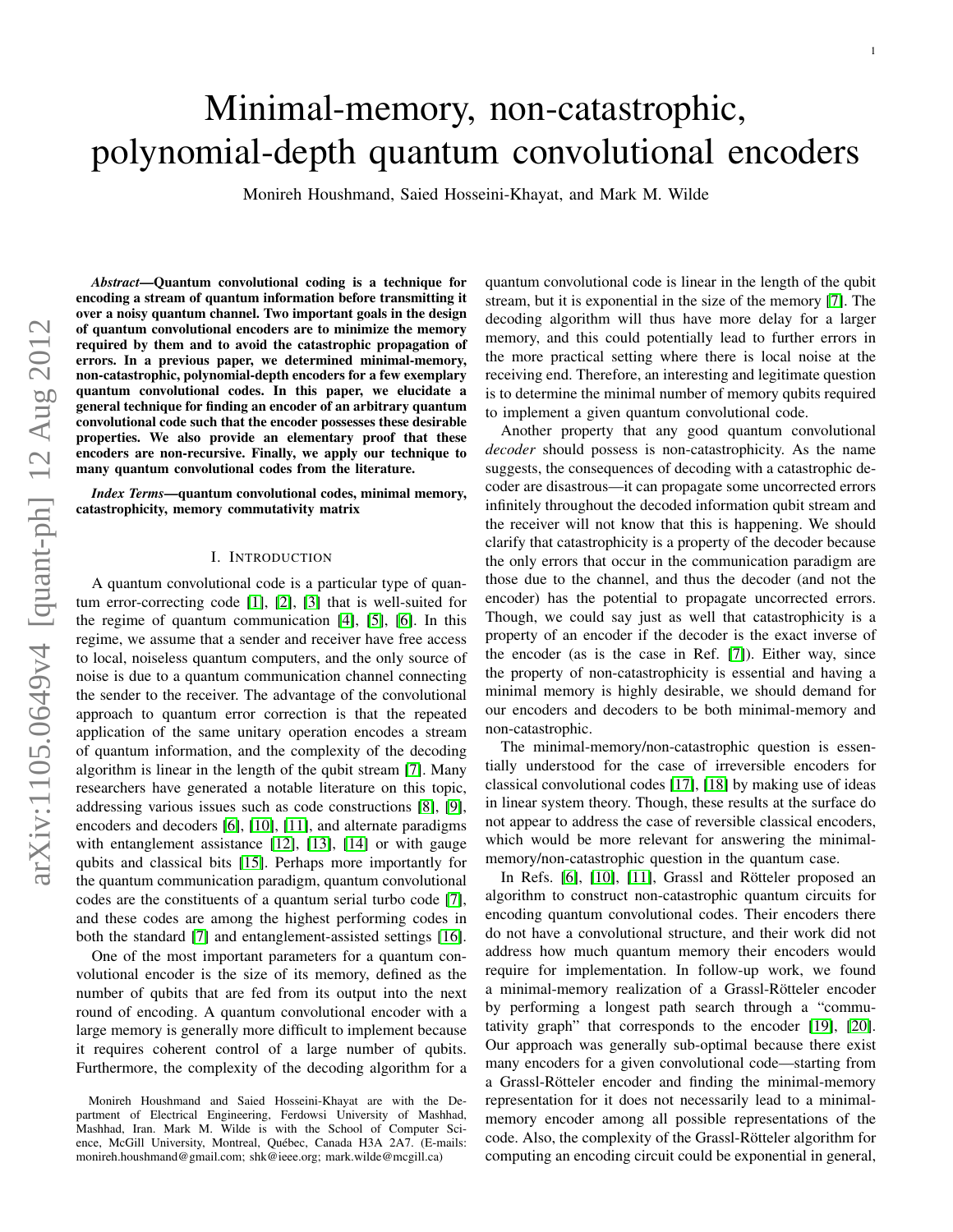resulting in an encoding circuit with exponential depth [\[6\]](#page-13-5), [\[10\]](#page-13-9).

The purpose of the present paper is to elucidate the technique of Ref. [\[21\]](#page-13-20) in full detail. The encoders resulting from our technique are convolutional and possess the aforementioned desirable properties simultaneously—they are minimalmemory, non-catastrophic, and have an  $O(n^2)$  depth, where  $n$  is the frame size of code. In addition, we prove that the resulting encoders are non-recursive. Ref. [\[7\]](#page-13-6) already proved that all non-catastrophic encoders are non-recursive, but our proof of this fact for the encoders studied here is arguably much simpler than the proof of Theorem 1 in Ref. [\[7\]](#page-13-6). Interestingly, the essence of our technique for determining an encoder is commutation relations, which often are lurking behind many fundamental questions in quantum information theory. The commutation relations that are relevant for our technique are those for the Pauli operators acting on the memory qubits. An upshot of our technique for minimizing memory is that it is similar to one in Refs. [\[22\]](#page-13-21), [\[23\]](#page-13-22) for finding the minimal number of entangled bits required in an entanglement-assisted quantum error-correcting code [\[24\]](#page-13-23). This result is perhaps unsurprising in hindsight, given that an encoder generally entangles information qubits and ancilla qubits with the memory qubits before sending encoded qubits out over the channel.

This paper is organized as follows. For the sake of completeness, we begin by reviewing the definition of a quantum convolutional code. We then review our technique from Ref. [\[21\]](#page-13-20) for determining a quantum convolutional encoder for a given set of stabilizer generators, and we prove a theorem concerning the consistency of these generators with commutation relations of the encoder. Section [III-B](#page-4-0) introduces the idea of a memory commutativity matrix that is rooted in ideas from Ref. [\[21\]](#page-13-20). Section [V](#page-7-0) reviews the state diagram for a quantum convolutional encoder [\[7\]](#page-13-6), [\[25\]](#page-13-24), [\[18\]](#page-13-17), [\[26\]](#page-13-25), and the section after it reviews catastrophicity. All of the above sections feature a "running example" that is helpful in illustrating the main concepts. Section [V-A](#page-9-0) details our main results, which are sufficient conditions for any quantum convolutional encoder to be both minimal-memory and non-catastrophic. These sufficient conditions apply to the memory commutativity matrix of the quantum convolutional encoder. Section [VI](#page-11-0) then proves that the encoders studied in Section [V-A](#page-9-0) are non-recursive. Finally, we conclude in Section [VII](#page-12-0) with a summary and a list of open questions, and the appendix gives many examples of quantum convolutional codes from Refs. [\[5\]](#page-13-4), [\[11\]](#page-13-10) for which we can find minimal-memory, non-catastrophic encoders.

#### II. QUANTUM CONVOLUTIONAL CODES

In this section, we recall some standard facts and then review the definition of a quantum convolutional code. A Pauli sequence is a countably-infinite tensor product of Pauli matrices:

$$
\mathbf{A} = \bigotimes_{i=0}^{\infty} A_i,
$$

where each operator  $A_i$  in the sequence is an element of the Pauli group  $\Pi = \{I, X, Y, Z\}$ . Let  $\Pi^{\mathbb{Z}^+}$  denote the set of all Pauli sequences. A Pauli sequence is finite-weight if only finitely many operators  $A_i$  in the sequence are equal to  $X, Y$ , or Z, and it is an infinite-weight sequence otherwise.

<span id="page-2-3"></span>Definition 1 (Quantum Convolutional Code). *A rate-*k/n *quantum convolutional code admits a representation with a basic set*  $\mathcal{G}_0$  *of*  $n-k$  *generators and all of their n-qubit shifts:* 

$$
\mathcal{G}_0 \equiv \left\{ \mathbf{G}_i \in \Pi^{\mathbb{Z}^+} : 1 \leq i \leq n-k \right\}.
$$

*In order to form a quantum convolutional code, these generators should commute with themselves and all of the* n*-qubit shifts of themselves and the other generators.*

Equivalently, a rate- $k/n$  quantum convolutional code is specified by  $n - k$  generators  $h_1, h_2, \ldots, h_{n-k}$ , where

<span id="page-2-2"></span>
$$
h_1 = h_{1,1} \mid h_{1,2} \mid \dots \mid h_{1,l_1}
$$
  
\n
$$
h_2 = h_{2,1} \mid h_{2,2} \mid \dots \mid h_{2,l_2}
$$
  
\n
$$
\vdots \qquad \vdots \qquad \vdots \qquad \vdots \qquad \vdots
$$
  
\n
$$
h_{n-k} = h_{n-k,1} \mid h_{n-k,2} \mid \dots \mid h_{n-k,l_{n-k}}
$$
  
\n(1)

Each entry  $h_{i,j}$  is an *n*-qubit Pauli operator and  $l_i$  is the degree of generator  $h_i$  (in general, the degrees  $l_i$  can be different from each other). We obtain the other generators of the code by shifting the above generators to the right by multiples of *n* qubits. (In the above, note that the entries  $h_{1,l_1}, h_{2,l_2}, \ldots$ ,  $h_{n-k,l_{n-k}}$  are not required to be in the same column, but we have written it in the above way for convenience.)

We select the first quantum convolutional code from Figure 1 of Ref. [\[11\]](#page-13-10) as our running example for this paper. This code has the following two generators:

<span id="page-2-0"></span>
$$
\begin{array}{rcl}\nh_1 & = & XXXX \\
h_2 & = & ZZZZ \\
\end{array}\n\begin{array}{rcl}\nXXIX & XIIX \\
ZZIZ & IZII\n\end{array}\n\begin{array}{rcl}\nIXII & IIXX \\
IIZI & IIZZ\n\end{array},\n\tag{2}
$$

with  $n = 4$  and  $n - k = 2$ , implying that the code encodes  $k =$ 2 information qubits for every four physical qubits. Observe that the above generators commute with each other and with the generators resulting from all possible four-qubit shifts of the above generators.

#### III. THE PROPOSED ENCODING ALGORITHM

Figure [1](#page-3-0) depicts an example of an encoder for a quantum convolutional code. The encoder depicted there can encode our running example in [\(2\)](#page-2-0) that has four physical qubits for every two information qubits. More generally, a convolutional encoder acts on some number m of memory qubits,  $n - k$ ancilla qubits, and  $k$  information qubits, and it produces  $n$  output physical qubits and  $m$  output memory qubits to be fed into the next round of encoding.

For our example in [\(2\)](#page-2-0), the unencoded qubit stream might have the following form:

<span id="page-2-1"></span>
$$
|0\rangle |0\rangle |\phi_1\rangle |\phi_2\rangle |0\rangle |0\rangle |\phi_3\rangle |\phi_4\rangle \cdots , \qquad (3)
$$

so that an ancilla qubit appears as every first and second qubit and an information qubit appears as every third and fourth qubit (generally, these information qubits can be entangled with each other and even with an inaccessible reference system, but we write them as product states for simplicity). A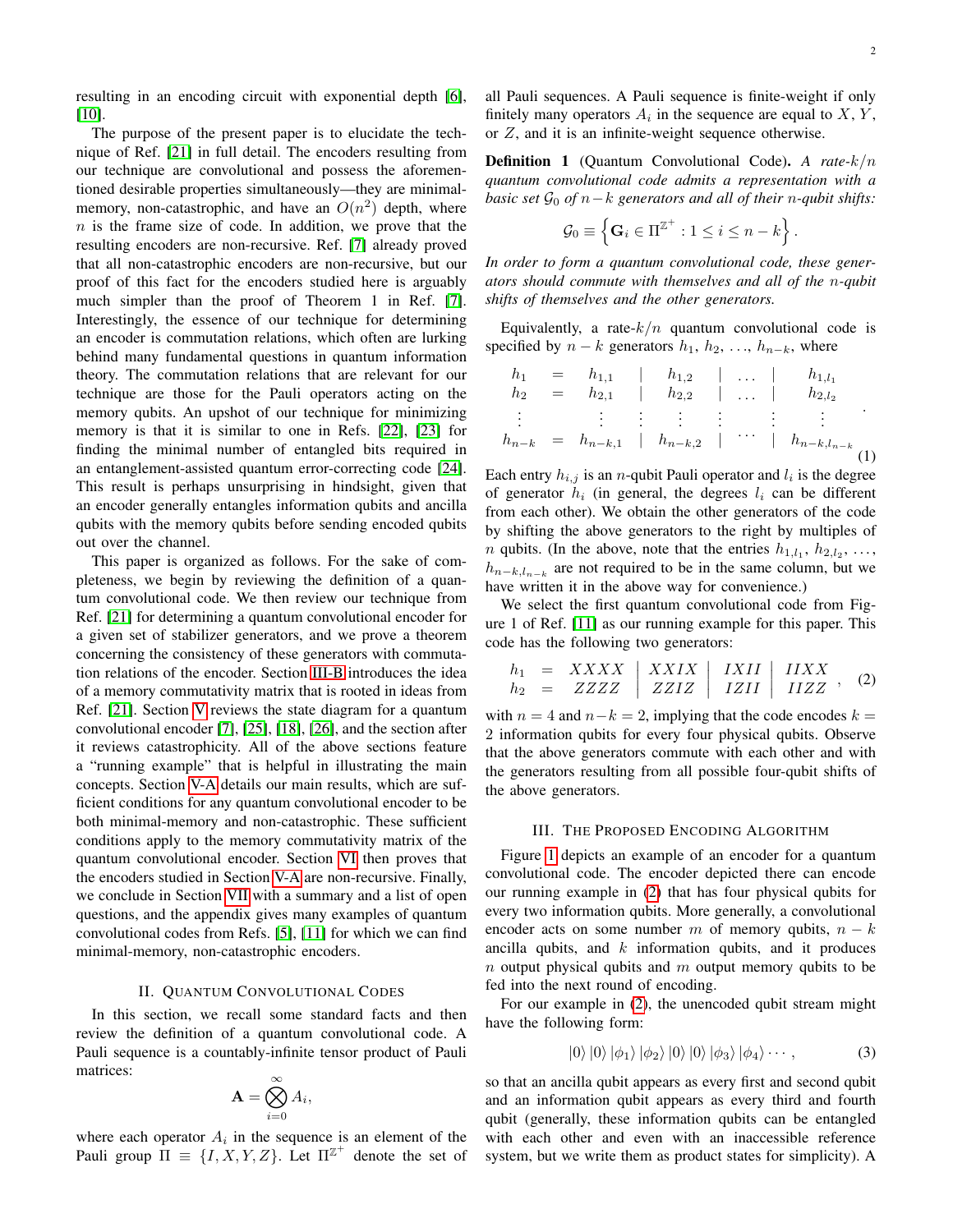

<span id="page-3-0"></span>Fig. 1. The encoder  $U$  for a quantum convolutional code that has four physical qubits for every two information qubits. The encoder  $U$  acts on  $m$ memory qubits, two ancilla qubits, and two information qubits to produce four output physical qubits to be sent over the channel and  $m$  output memory qubits to be fed into the next round of encoding.

particular set of stabilizer generators for the unencoded qubit stream in [\(3\)](#page-2-1) is as follows (along with all of their four-qubit shifts):

$$
\begin{array}{c|c|c|c} ZIII & III & III & III \\ IZII & III & III & III \end{array}
$$
 (4)

so that the states in  $(3)$  are in the simultaneous  $+1$ -eigenspace of the above operators and all of their four-qubit shifts.

The objective of the convolutional encoder is to transform these "unencoded" Pauli Z operators to the encoded stabilizer generators in [\(2\)](#page-2-0). That is, it should be some Clifford transfor-mation<sup>[1](#page-3-1)</sup> of the following form:

<span id="page-3-3"></span>

| Mem.                       | Info.<br>Anc. |   |  |   | Phys. |   |   |   |   |                 |
|----------------------------|---------------|---|--|---|-------|---|---|---|---|-----------------|
| $\overline{I^{\otimes m}}$ | Ζ             |   |  |   |       | X |   |   | Х | $g_{1,1}$       |
| $g_{1,1}$                  |               |   |  | I |       | Х |   |   | Х | $g_{1,2}$       |
| $g_{1,2}$                  |               |   |  |   |       | 1 | Х |   | Ι | $g_{1,3}$       |
| $g_{1,3}$                  |               |   |  |   |       |   |   | Х | Х | $I^{\otimes m}$ |
| $\overline{I^{\otimes m}}$ |               | Ζ |  |   |       | Ζ | Ζ | Ζ | Ζ | $g_{2,1}$       |
| $g_{2,1}$                  |               |   |  |   |       | Ζ | Ζ |   | Ζ | $g_{2,2}$       |
| $g_{2,2}$                  |               |   |  |   |       |   | Ζ |   | I | $g_{2,3}$       |
| $g_{2,3}$                  |               |   |  |   |       |   |   | Ζ | Ζ | $I^{\otimes m}$ |
|                            |               |   |  |   |       |   |   |   |   | 5)              |

where, as a visual aid, we have separated the memory qubits, ancilla qubits, and information qubits at the input with a vertical bar and we have done the same for the physical qubits and memory qubits at the output. A horizontal bar separates the entries of the encoder needed to encode the first generator from the entries needed to encode the second generator. Each  $g_{i,j}$  is a Pauli operator acting on some number m of memory

<span id="page-3-1"></span><sup>1</sup>A Clifford transformation is a unitary operator that preserves the Pauli group under unitary conjugation.

qubits—these operators should be consistent with the inputoutput commutation relations of the encoder (more on this later). We stress that the above input-output relations only partially specify the encoder such that it produces a code with the stabilizer generators in [\(2\)](#page-2-0), and there is still a fair amount of freedom remaining in the encoding.

In the general case, a convolutional encoder should transform an unencoded Pauli  $Z$  operator acting on the  $i<sup>th</sup>$  ancilla qubit to the  $i<sup>th</sup>$  stabilizer generator  $h_i$  in [\(1\)](#page-2-2). The first application of the encoder  $U$  results in an intermediate, unspecified Pauli operator  $q_{i,1}$  acting on the m output memory qubits. The second application of the encoder  $U$  results in an intermediate, unspecified Pauli operator  $g_{i,2}$  acting on the m output memory qubits and so on. The shift invariance of the overall encoding guarantees that shifts of the unencoded  $Z$  Pauli operators transform to appropriate shifts of the generators. A convolutional encoder for the code should perform the following transformation:

<span id="page-3-2"></span>

| Mem.                       | Anc.              | Info.                      |               | Phys.                    | Mem.                 |     |
|----------------------------|-------------------|----------------------------|---------------|--------------------------|----------------------|-----|
| $\overline{I^{\otimes m}}$ | $\mathbb{Z}_1$    | $\overline{I^{\otimes k}}$ |               | $h_{1,1}$                | $g_{1,1}$            |     |
| $g_{1,1}$                  | $I^{\otimes n-k}$ | $I^{\otimes k}$            |               | $h_{1,2}$                | $g_{1,2}$            |     |
|                            |                   |                            |               |                          |                      |     |
| $g_{1,l_1-2}$              | $I^{\otimes n-k}$ | $I^{\otimes k}$            |               | $h_{1,l_1-1}$            | $g_{1,l_1-1}$        |     |
| $g_{1,l_1-1}$              | $I^{\otimes n-k}$ | $I^{\otimes k}$            |               | $h_{1,\underline{l_1}}$  | $I^{\bar{\otimes}m}$ |     |
| $\bar{I}^{\otimes m}$      | $Z_2$             | $\overline{I^{\otimes k}}$ |               | $h_{2,1}$                | $g_{2,1}$            |     |
| $g_{2,1}$                  | $I^{\otimes n-k}$ | $I^{\otimes k}$            |               | $h_{2,2}$                | $g_{2,2}$            |     |
|                            |                   |                            | $\rightarrow$ |                          |                      | (6) |
| $g_{2,l_2-2}$              | $I^{\otimes n-k}$ | $I^{\otimes k}$            |               | $h_{2,l_2-1}$            | $g_{2,l_2-1}$        |     |
| $g_{2, l_2-1}$             | $I^{\otimes n-k}$ | $I^{\otimes k}$            |               | $h_{2,\underline{l_2}}$  | $I^{\otimes m}$      |     |
|                            |                   |                            |               |                          |                      |     |
| $\overline{I^{\otimes m}}$ | $\overline{Z_s}$  | $\overline{I^{\otimes k}}$ |               | $h_{s,1}$                | $g_{s,1}$            |     |
| $g_{s,1}$                  | $I^{\otimes n-k}$ | $I^{\otimes k}$            |               | $\mathfrak{h}_{s,2}$     | $g_{s,2}$            |     |
|                            |                   |                            |               |                          |                      |     |
| $g_{s,l_s-2}$              | $I^{\otimes n-k}$ | $I^{\otimes k}$            |               | $h_{s,l_s-1}$            | $g_{s,l_s-1}$        |     |
| $g_{s,l_s-1}$              | $I^{\otimes n-k}$ | $I^{\otimes k}$            |               | $h_{s,\boldsymbol{l}_s}$ | $I^{\otimes m}$      |     |

where  $m$  is some unspecified number of memory qubits,  $k$ is the number of information qubits,  $n - k$  is the number of ancilla qubits, and we make the abbreviation  $s \equiv n-k$ . Again, the above transformation only partially specifies the encoding. Also, note that it is not necessary for the  $g_{i,j}$  operators to be independent of one another and we address this point later on.

#### *A. Consistency of Commutation Relations*

A fundamental property of any valid Clifford transformation is that it preserves commutation relations. That is, the input commutation relations should be consistent with the output commutation relations. So, for all  $1 \leq i \leq n - k$  and  $1 \leq$  $j \leq l_i - 1$ , the entries  $g_{i,j}$  are m-qubit Pauli operators that are unspecified above, but they should be chosen in such a way that the input-output commutation relations are consistent. That this consistency is possible follows from the fact that the stabilizer generators in [\(1\)](#page-2-2) form a valid quantum convolutional code according to Definition [1,](#page-2-3) and it is the content of our first theorem.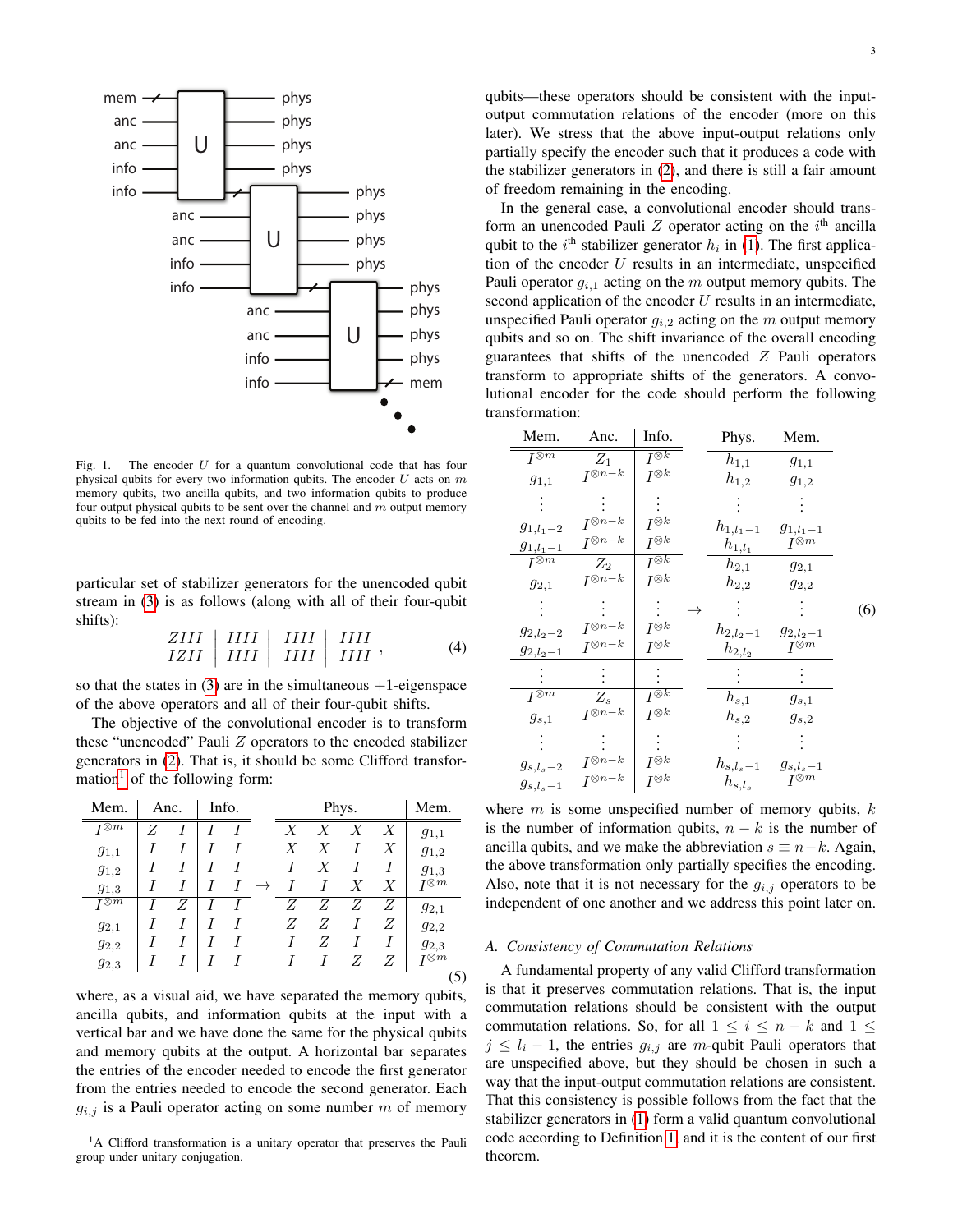Theorem 2 (Consistency of Commutation Relations). *Suppose the stabilizer generators in [\(1\)](#page-2-2) form a valid quantum convolutional code. Then there exists a set of Pauli operators*  $g_{i,j}$ *for*  $1 \leq i \leq n - k$  *and*  $1 \leq j \leq l_i$  *such that the commutation relations on the LHS of [\(6\)](#page-3-2) are consistent with those on the RHS of [\(6\)](#page-3-2).* 

*Proof:* Let  $g_{i,j} \odot g_{k,l}$  be a function that equals one if  $g_{i,j}$ and  $g_{k,l}$  anticommute and zero if they commute. By inspecting the transformation in [\(6\)](#page-3-2), several commutation relations should be satisfied. First, for all  $i, i' \in \{1, 2, \dots, n - k\}$  and for all  $j' \in \{1, \cdots, l_{i'}-1\}$ :

$$
g_{i,1} \odot g_{i',j'} = h_{i,1} \odot h_{i',j'},
$$

because the first row of each block on the LHS of [\(6\)](#page-3-2) commutes with all other rows and for consistency, the RHS of the corresponding rows should commute as well. Next, for all  $i, i' \in \{1, 2, \dots, n-k\}, j \in \{1, \dots, l_i-2\},$  and  $j' \in \{1, \cdots, l_{i'}-2\}$ :

$$
g_{i,j} \odot g_{i',j'} = (h_{i,j+1} \odot h_{i',j'+1}) + (g_{i,j+1} \odot g_{i',j'+1}),
$$

because the commutation relations between any of the second to second-to-last rows in the same or different blocks on the LHS of [\(6\)](#page-3-2) should be consistent with those of the corresponding rows on the RHS. Finally, for all  $i, i' \in \{1, 2, \dots, n - k\}$ and  $j \in \{1, \dots, l_i - 1\}$ :

$$
g_{i,j} \odot g_{i',l_{i'}-1} = h_{i,j+1} \odot h_{i',l_{i'}},
$$

because the commutation relations between the last row of each block and any other row on the LHS of [\(6\)](#page-3-2) should be consistent with those of the corresponding rows on the RHS.

If we start from the first row of any block in [\(6\)](#page-3-2), a forward commutativity propagation imposes the following equality (WLOG suppose  $j \geq j'$ ):

<span id="page-4-1"></span>
$$
g_{i,j} \odot g_{i',j'} = \sum_{k=1}^{\min\{(l_i-j),(l_{i'}-j')\}} h_{i,j+k} \odot h_{i',j'+k}, \quad (7)
$$

and if we start from the last row of any block in [\(6\)](#page-3-2), a backward commutativity propagation imposes the following equality:

<span id="page-4-2"></span>
$$
g_{i,j} \odot g_{i',j'} = \sum_{k=0}^{j'-1} h_{i,j-k} \odot h_{i',j'-k}.
$$
 (8)

By adding the RHS of [\(7\)](#page-4-1) and [\(8\)](#page-4-2), we obtain the following equality:

$$
\min\{(l_i-j),(l_{i'}-j')\}\n\sum_{k=1}^{k=1} h_{i,j+k} \odot h_{i',j'+k} + \sum_{k=0}^{j'-1} h_{i,j-k} \odot h_{i',j'-k}
$$
\n
$$
= \sum_{k=1}^{\min\{(l_i-j+j'),l_{i'}\}} h_{i,k+j-j'} \odot h_{i',k}
$$
\n
$$
= (D^{j-j'}h_i) \odot h_{i'},
$$

where we have introduced the delay operator  $D$  from Refs. [\[4\]](#page-13-3), [\[5\]](#page-13-4). Finally, due to the commutativity constraints for the

generators of a valid quantum convolutional code, we obtain the following equality:

$$
\sum_{k=1}^{\min\{(l_i-j+j'),l_{i'}\}} h_{i,k+j-j'} \odot h_{i',k} = \left(D^{j-j'}h_i\right) \odot h_{i'}
$$
  
= 0.

Therefore, the RHS of equations in [\(7\)](#page-4-1) and [\(8\)](#page-4-2) are the same, and the different constraints imposed by the encoder on the commutation relations of  $g_{i,j}$  and  $g_{i',j'}$  are consistent.

The next section shows how to choose the operators  $g_{i,j}$ for the memory qubits such that they are consistent while also acting on a minimal number of memory qubits.

#### <span id="page-4-0"></span>*B. Memory Commutativity Matrix*

In our running example in  $(2)$  and  $(5)$ , we did not specify how to choose the Pauli operators  $g_{i,j}$  acting on the memory qubits. It would be ideal to choose them so that they are consistent with the input-output commutation relations of the transformation in [\(5\)](#page-3-3), and also so that they act on a minimal number of memory qubits. In this way, we can determine a minimal-memory encoder for the particular stabilizer generators in  $(2)$ .

As stated earlier, any valid Clifford transformation preserves commutation relations. That is, if two input Pauli operators commute, then the corresponding output Pauli operators should also commute (and similarly, two outputs should anticommute if their corresponding inputs anticommute). So, consider that the first two input rows in [\(5\)](#page-3-3) commute. Then the two output rows should commute as well, and in order for this to happen,  $g_{1,1}$  and  $g_{1,2}$  should commute because  $XXXX$ and XXIX commute. For a different case, observe that the first and fifth input rows commute, and for consistency, the first and fifth output rows should commute. Thus,  $g_{1,1}$  and  $g_{2,1}$  should commute because  $XXXX$  and  $ZZZZ$  already commute. We can continue in this manner and enumerate all of the commutation relations for the memory operators  $g_{i,j}$ simply by ensuring that the input-output commutation relations in [\(5\)](#page-3-3) are consistent:

$$
[g_{1,1}, g_{1,2}] = [g_{1,1}, g_{1,3}] = [g_{1,1}, g_{2,1}]
$$
  
=  $\{g_{1,1}, g_{2,2}\} = \{g_{1,1}, g_{2,3}\} = 0,$  (9)

$$
[g_{1,2}, g_{1,3}] = \{g_{1,2}, g_{2,1}\} = \{g_{1,2}, g_{2,2}\}
$$

<span id="page-4-4"></span><span id="page-4-3"></span>
$$
= [g_{1,2}, g_{2,3}] = 0, \tag{10}
$$

$$
\{g_{1,3}, g_{2,1}\} = [g_{1,3}, g_{2,2}] = [g_{1,3}, g_{2,3}] = 0,\tag{11}
$$

$$
[g_{2,1}, g_{2,2}] = [g_{2,1}, g_{2,3}] = 0,
$$
\n(12)

$$
[g_{2,2}, g_{2,3}] = 0,\t(13)
$$

where  $[A, B] \equiv AB - BA$  is the commutator and  $\{A, B\} \equiv$  $AB + BA$  is the anticommutator. In determining some of the later commutation relations, we need to rely on earlier found ones.

Our objective now is to determine the minimal number of memory qubits on which the operators  $g_{i,j}$  should act in order for the transformation in [\(5\)](#page-3-3) to be consistent with the commutation relations in [\(9-](#page-4-3)[13\)](#page-4-4). To this end, it is helpful to write the above commutation relations as entries in a square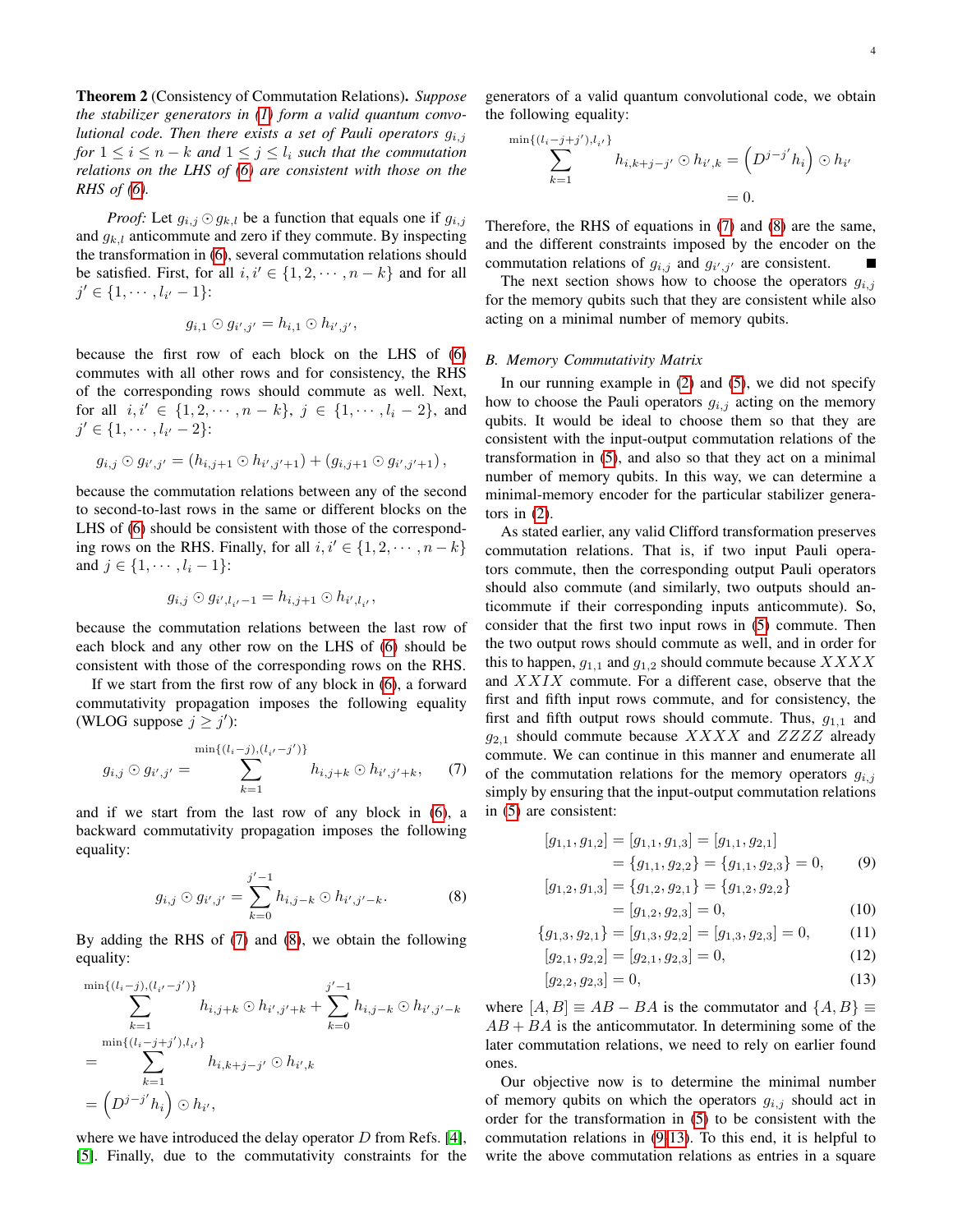binary-valued matrix  $\Omega$ , that we refer to as the "memory" commutativity matrix."

Definition 3 (Memory Commutativity Matrix). *The memory commutativity matrix* Ω *corresponding to an encoder of the form in [\(6\)](#page-3-2) for a set of stabilizer generators has its entries equal to*

<span id="page-5-1"></span>
$$
[\Omega]_{(i,j),(k,l)} \equiv g_{i,j} \odot g_{k,l},\tag{14}
$$

*where we think of the double indices*  $(i, j)$  *and*  $(k, l)$  *as single indices for the matrix elements of*  $\Omega$ ,  $g_{i,j}$  *and*  $g_{k,l}$  *are all of the Pauli operators in [\(6\)](#page-3-2) acting on the memory qubits,* and  $g_{i,j} \odot g_{k,l}$  *is a function that equals one if*  $g_{i,j}$  *and*  $g_{k,l}$ *anticommute and zero if they commute (implying that*  $\Omega$  *is a symmetric matrix).*

For our running example in  $(2)$ ,  $(5)$ , and  $(9-13)$  $(9-13)$ , the memory commutativity matrix  $\Omega$  is equal to

<span id="page-5-2"></span>
$$
\begin{bmatrix} 0 & 0 & 0 & 0 & 1 & 1 \\ 0 & 0 & 0 & 1 & 1 & 0 \\ 0 & 0 & 0 & 1 & 0 & 0 \\ 0 & 1 & 1 & 0 & 0 & 0 \\ 1 & 1 & 0 & 0 & 0 & 0 \\ 1 & 0 & 0 & 0 & 0 & 0 \end{bmatrix},
$$
 (15)

if we take the ordering  $g_{1,1}$ ,  $g_{1,2}$ ,  $g_{1,3}$ ,  $g_{2,1}$ ,  $g_{2,2}$ ,  $g_{2,3}$  and consider the commutation relations found in [\(9](#page-4-3)[-13\)](#page-4-4).

The memory commutativity matrix captures commutation relations between Pauli matrices, and our objective is to determine the minimal number of memory qubits on which the memory operators should act in order to be consistent with the above commutation relations. This leads us to our next theorem:

<span id="page-5-4"></span>Theorem 4 (Minimal-Memory Encoder). *For a given memory commutativity matrix* Ω*, the minimal number* m *of memory qubits needed for an encoder is equal to*

$$
m = \dim(\Omega) - \frac{1}{2} \text{rank}(\Omega).
$$

*Proof:* To prove this theorem, we can exploit ideas from the theory of entanglement-assisted quantum error correction [\[24\]](#page-13-23), after realizing that finding the minimal number of memory qubits on which the memory operators should act is related to finding the minimal number of ebits required in an entanglement-assisted quantum code. In particular, by the symplectic Gram-Schmidt procedure outlined in Refs. [\[24\]](#page-13-23), [\[22\]](#page-13-21), [\[23\]](#page-13-22), there exists a sequence of full-rank matrices acting by conjugation on the memory commutativity matrix  $\Omega$  that reduces it to the following standard form:

<span id="page-5-0"></span>
$$
\Omega_0 \equiv \bigoplus_{k=1}^c \begin{bmatrix} 0 & 1 \\ 1 & 0 \end{bmatrix} \oplus \bigoplus_{l=1}^d [0], \qquad (16)
$$

such that  $2c + d = \dim(\Omega)$  for some integers  $c, d \geq 0$ . Let G denote this sequence of operations. Observe that  $\dim(\Omega) =$  $\dim(\Omega_0)$  and rank $(\Omega)$  = rank $(\Omega_0)$  because this sequence G of operations is full rank. Furthermore, it holds that rank $(\Omega_0)$  = 2c because the rank of a direct sum is the sum of the individual matrix ranks. Observe that the Pauli operators  $X_1, Z_1, \ldots, X_c$ ,  $Z_c$  and  $Z_{c+1}, \ldots, Z_{c+d}$  acting on  $c+d$  qubits have the same commutativity matrix as the standard form given in [\(16\)](#page-5-0), and furthermore, these operators are minimal, in the sense that there is no set of operators acting on fewer than  $c + d$  qubits that could satisfy the commutation relations in [\(16\)](#page-5-0). We then perform the inverse  $G^{-1}$  on the operators  $X_1, Z_1, \ldots, X_c$ ,  $Z_c$  and  $Z_{c+1}, \ldots, Z_{c+d}$ , producing a set of memory operators  $g_{i,j}$  that are consistent with the commutation relations in [\(14\)](#page-5-1), ensuring that the encoder is valid, while acting on the minimal number of memory qubits possible. The resulting number  $m$ of memory qubits is then  $m = c + d$ , or equivalently,

$$
m = \dim\left(\Omega\right) - \frac{1}{2} \text{rank}\left(\Omega\right),
$$

because dim  $(\Omega) = 2c + d$  and rank $(\Omega) = 2c$  [\[22\]](#page-13-21), [\[23\]](#page-13-22).

We can apply the above theorem to our running example in [\(2\)](#page-2-0) and [\(5\)](#page-3-3). The rank of the matrix in [\(15\)](#page-5-2) is full (equal to six), implying that  $c = 3$  and the minimal number of memory qubits to encode the generators in [\(2\)](#page-2-0) is three qubits. Indeed, the standard form of the memory commutativity matrix is

$$
\begin{bmatrix} 0 & 1 \\ 1 & 0 \end{bmatrix} \oplus \begin{bmatrix} 0 & 1 \\ 1 & 0 \end{bmatrix} \oplus \begin{bmatrix} 0 & 1 \\ 1 & 0 \end{bmatrix}
$$

.

A set of Pauli operators with commutation relations corresponding to this standard form is  $X_1$ ,  $Z_1$ ,  $X_2$ ,  $Z_2$ ,  $X_3$ , and  $Z_3$ . We can multiply these Pauli operators together to produce the generators  $g_{1,1} = XIX$ ,  $g_{1,2} = IIX$ ,  $g_{1,3} = IZI$ ,  $g_{2,1} = ZXZ, g_{2,2} = IIZ, \text{ and } g_{2,3} = ZII \text{ with a com-}$ mutativity matrix equivalent to that in [\(15\)](#page-5-2). We can then use these generators as memory operators for the encoder in [\(5\)](#page-3-3), producing the following valid minimal-memory convolutional encoder for the stabilizer generators in [\(2\)](#page-2-0):

<span id="page-5-3"></span>

| Mem. | Anc. | Info. | Phys.       | Mem.       |      |
|------|------|-------|-------------|------------|------|
| III  | ZΙ   | II    | <i>XXXX</i> | XIX        |      |
| XIX  | II   | IΙ    | <i>XXIX</i> | IIX        |      |
| IIX  | H    | II    | <i>IXII</i> | I Z I      |      |
| IZI  | H    | IΙ    | IIXX        | <b>III</b> | (17) |
| III  | IΖ   | IΙ    | <i>ZZZZ</i> | ZXZ        |      |
| ZXZ  | IΙ   | H     | ZZIZ        | НZ         |      |
| НZ   | H    | H     | <i>IZH</i>  | ZH         |      |
| ZH   | II   | IΙ    | IIZZ        | HН         |      |

Once we have determined the transformation that the encoder should perform, there is an algorithm for determining an encoder with polynomial depth [\[27\]](#page-13-26). There are many encoders which implement the transformation in  $(17)$ . In order to specify a particular encoder in full, one would need to "complete" the above transformation by determining six additional inputoutput relations that are independent of the other input-output relations, so that the resulting 14 input-output relations form a basis for the Pauli group acting on seven qubits.

#### IV. OTHER REPRESENTATIONS OF A CODE

We can find other representations of a quantum convolutional code by multiplying stabilizer generators together or by delaying some of them. In this section, we analyze the impact of these operations on the minimal memory requirements for encoders, and we propose an algorithm to find a minimalmemory encoder among all the representations of a given code.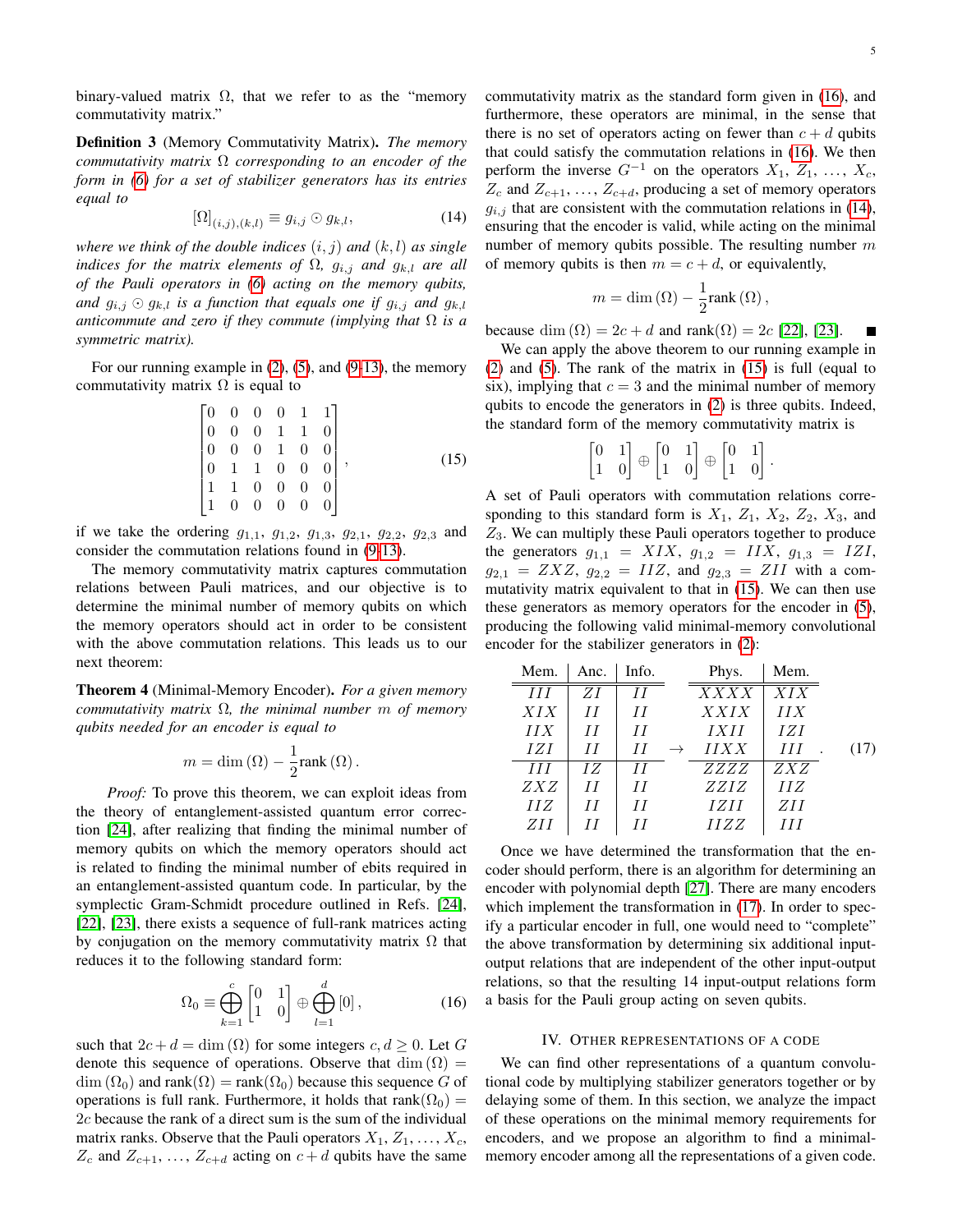#### *A. Multiplication of stabilizers*

Suppose we obtain another set of stabilizer generators (say,  $S'$ ) for the same code specified in [\(1\)](#page-2-2), by multiplying one stabilizer by another. WLOG, suppose that the first stabilizer generator  $h_1$  is multiplied by second stabilizer generator  $h_2$ , and suppose that  $l_1 > l_2$ . As a result, only the rows of transformation corresponding to the second stabilizer generator for  $S'$  (the rows in the second block of the transformation) are different from the rows of the transformation corresponding to the original set of stabilizers in [\(1\)](#page-2-2). In the following, we write the rows of the transformation corresponding to the first and second stabilizer for  $S'$ :

<span id="page-6-0"></span>

| Mem.                       | Anc.              | Info.                      | Phys.                        | Mem.            |
|----------------------------|-------------------|----------------------------|------------------------------|-----------------|
| $I^{\otimes m}$            | $Z_1$             | $I^{\bigotimes k}$         | $h_{1,1}$                    | $g_{1,1}$       |
| $g_{1,1}$                  | $I^{\otimes n-k}$ | $I^{\otimes k}$            | $h_{1,2}$                    | $g_{1,2}$       |
|                            |                   |                            |                              |                 |
| $g_{1,l_1-2}$              | $I^{\otimes n-k}$ | $I^{\otimes k}$            | $h_{1,l_1-1}$                | $g_{1,l_1-1}$   |
| $g_{1,l_1-1}$              | $I^{\otimes n-k}$ | $I^{\otimes k}$            | $h_{1,l_1}$                  | $I^{\otimes m}$ |
| $\overline{I^{\otimes m}}$ | $Z_2$             | $\overline{I^{\otimes k}}$ | $h_{2,1} \times h_{1,1}$     | $g_{2,1}$       |
| $g_{2,1}$                  | $I^{\otimes n-k}$ | $I^{\otimes k}$            | $h_{2,2} \times h_{1,2}$     | $g_{2,2}$       |
|                            |                   |                            |                              |                 |
| $g_{2,l_2-1}$              | $I^{\otimes n-k}$ | $I^{\otimes k}$            | $h_{2,l_2} \times h_{1,l_2}$ | $g_{2,l_2}$     |
| $g_{2,l_2}$                | $I^{\otimes n-k}$ | $I^{\otimes k}$            | $h_{1,l_2+1}$                | $g_{2,l_2+1}$   |
|                            |                   |                            |                              |                 |
| $g_{2,l_1-2}$              | $I^{\otimes n-k}$ | $I^{\otimes k}$            | $h_{1,l_1-1}$                | $g_{1,l_1-1}$   |
| $g_{2,l_1-1}$              | $I^{\otimes n-k}$ | $I^{\otimes k}$            | $h_{1,l_1}$                  | $I^{\otimes m}$ |
|                            |                   |                            |                              | (18)            |

The RHS of the last row of the first and second block in [\(18\)](#page-6-0) are the same. So we deduce that the memory states of  $g_{1,l_1-1}$ and  $g_{2,l_1-1}$  are the same as well. Thus we can omit the last row of the second block and exchange  $g_{2,l_1-1}$  by  $g_{1,l_1-1}$ in the transformation. By proceeding in the transformation and omitting repetitive rows, it will turn into the following transformation:

<span id="page-6-1"></span>

| Mem.                       | Anc.              | Info.                      |               | Phys.                        | Mem.            |
|----------------------------|-------------------|----------------------------|---------------|------------------------------|-----------------|
| $\overline{I^{\otimes m}}$ | $Z_1$             | $\overline{I^{\otimes k}}$ |               | $h_{1,1}$                    | $g_{1,1}$       |
| $g_{1,1}$                  | $I^{\otimes n-k}$ | $I^{\otimes k}$            |               | $h_{1,2}$                    | $g_{1,2}$       |
|                            |                   |                            |               |                              |                 |
| $g_{1,l_2-1}$              | $I^{\otimes n-k}$ | $I^{\otimes k}$            |               | $h_{1,l_2}$                  | $g_{1,l_2}$     |
| $g_{1,l_2}$                | $I^{\otimes n-k}$ | $I^{\otimes k}$            |               | $h_{1,l_2+1}$                | $g_{1,l_2+1}$   |
|                            |                   |                            | $\rightarrow$ |                              |                 |
| $g_{1,l_1-2}$              | $I^{\otimes n-k}$ | $I^{\otimes k}$            |               | $h_{1,l_1-1}$                | $g_{1,l_1-1}$   |
| $g_{1,l_1-1}$              | $I^{\otimes n-k}$ | $I^{\otimes k}$            |               | $h_{1,l_1}$                  | $I^{\otimes m}$ |
| $\overline{I^{\otimes m}}$ | $Z_2$             | $\overline{I^{\otimes k}}$ |               | $h_{2,1} \times h_{1,1}$     | $g_{2,1}$       |
| $g_{2,1}$                  | $I^{\otimes n-k}$ | $I^{\otimes k}$            |               | $h_{2,2} \times h_{1,2}$     | $g_{2,2}$       |
|                            |                   |                            |               |                              |                 |
| $g_{2,l_2-1}$              | $I^{\otimes n-k}$ | $I^{\otimes k}$            |               | $h_{2,l_2} \times h_{1,l_2}$ | $g_{1,l_2}$     |
|                            |                   |                            |               |                              | (19)            |

By multiplying the first row of the first block by the first row of the second block, the second row of the first block by the second row of the second block, ..., and the  $l_2^{\text{th}}$  row of the first block by the  $l_2^{\text{th}}$  row of the second block in [\(19\)](#page-6-1), we obtain

the following transformation:

| Mem.                             | Anc.              | Info.                      | Phys.         | Mem.                     |
|----------------------------------|-------------------|----------------------------|---------------|--------------------------|
| $\overline{I^{\otimes m}}$       | $Z_1$             | $I^{\otimes k}$            | $h_{1,1}$     | $g_{1,1}$                |
| $g_{1,1}$                        | $I^{\otimes n-k}$ | $I^{\otimes k}$            | $h_{1,2}$     | $g_{1,2}$                |
|                                  |                   |                            |               |                          |
| $g_{1,l_2-1}$                    | $I^{\otimes n-k}$ | $I^{\otimes k}$            | $h_{1,l_2}$   | $g_{1,l_2}$              |
| $g_{1,l_2}$                      | $I^{\otimes n-k}$ | $I^{\otimes k}$            | $h_{1,l_2+1}$ | $g_{1,l_2+1}$            |
|                                  |                   |                            |               |                          |
| $g_{1,l_1-2}$                    | $I^{\otimes n-k}$ | $I^{\otimes k}$            | $h_{1,l_1-1}$ | $g_{1,l_1-1}$            |
| $g_{1,l_1-1}$                    | $I^{\otimes n-k}$ | $I^{\otimes k}$            | $h_{1,l_1}$   | $I^{\otimes m}$          |
| $\overline{I^{\otimes m}}$       | $Z_2$             | $\overline{I^{\otimes k}}$ | $h_{2,1}$     | $g_{1,1} \times g_{2,1}$ |
| $g_{1,1} \times g_{2,1}$         | $I^{\otimes n-k}$ | $I^{\otimes k}$            | $h_{2,2}$     | $g_{1,2} \times g_{2,2}$ |
|                                  |                   |                            |               |                          |
| $g_{1,l_2-1} \times g_{2,l_2-1}$ | $I^{\otimes n-k}$ | $I^{\otimes k}$            | $h_{2,l_2}$   | $I^{\otimes m}$          |
|                                  |                   |                            |               | (20)                     |

By comparing the second block of the above transformation with the second block of [\(6\)](#page-3-2), it is clear that if we write the memory commutativity matrix for  $\{\{g_{1,i}\}_{i=1,\dots,l_i-1}\}$ ,  ${g_{1,i}.g_{2,i}\}_{i=1,\ldots,l_i-1}, \ldots, {g_{n-k,i}}_{i=1,\ldots,l_i-1}}$  for the new set of stabilizers, the commutativity matrix will be the same as the one for the original set of stabilizers, and so the minimal amount of memory will not change. With a similar approach, we can show that in the case that  $l_1 \leq l_2$ , the memory commutativity matrix will not change as well.

#### *B. Delay of stabilizers*

Now suppose we obtain a different representation for the code by delaying one of the stabilizer generators. Suppose WLOG that the first stabilizer is delayed by  $j$  frames. Therefore, the encoder should transform the "unencoded" Pauli Z operator acting on the first ancilla qubit to the operator  $D<sup>j</sup>(h<sub>1</sub>)$ (as Figure [2](#page-7-1) shows). Let  $g_{1,l_1}, g_{1,l_1+1}, ..., g_{1,l_1+j-1}$  denote the first j memory operators in the Figure [2.](#page-7-1) Let  $\Omega'$  denote the memory commutativity matrix for the new stabilizer set. Hence the encoder should perform the transformation in [\(22\)](#page-7-2). (The first block in [\(22\)](#page-7-2) differs from the first block in [\(6\)](#page-3-2) and the others are the same).

Based on the transformation in [\(22\)](#page-7-2), we see that all memory states in  $\{g_{1,l_1+s}, s \in \{0,1,2,...,j-1\}\}\)$  commute with all other memory stabilizers. Based on this fact, we see that for the other memory states, the commutativity relations in [\(7\)](#page-4-1) still hold:

$$
g_{i,j} \odot g_{i',j'} = \sum_{k=1}^{\min\{(l_i-j),(l_{i'}-j')\}} h_{i,j+k} \odot h_{i',j'+k} \qquad (21)
$$

Therefore  $j$  rows and  $j$  columns corresponding to  ${g_{1,l_1}, \ldots, g_{1,l_1+j-1}}$  in the commutativity matrix  $(\Omega')$  are all zero, and the other rows and columns are the same as the corresponding rows and columns in  $\Omega$  (the commutativity matrix for the original set of generators). Hence, the rank of  $\Omega'$  is the same as the rank of  $\Omega$ , but its dimension is equal to  $j + \dim(\Omega)$ . Therefore, it requires j more memory qubits.

In summary, by multiplying stabilizer generators by each other, the amount of memory does not change, but by delaying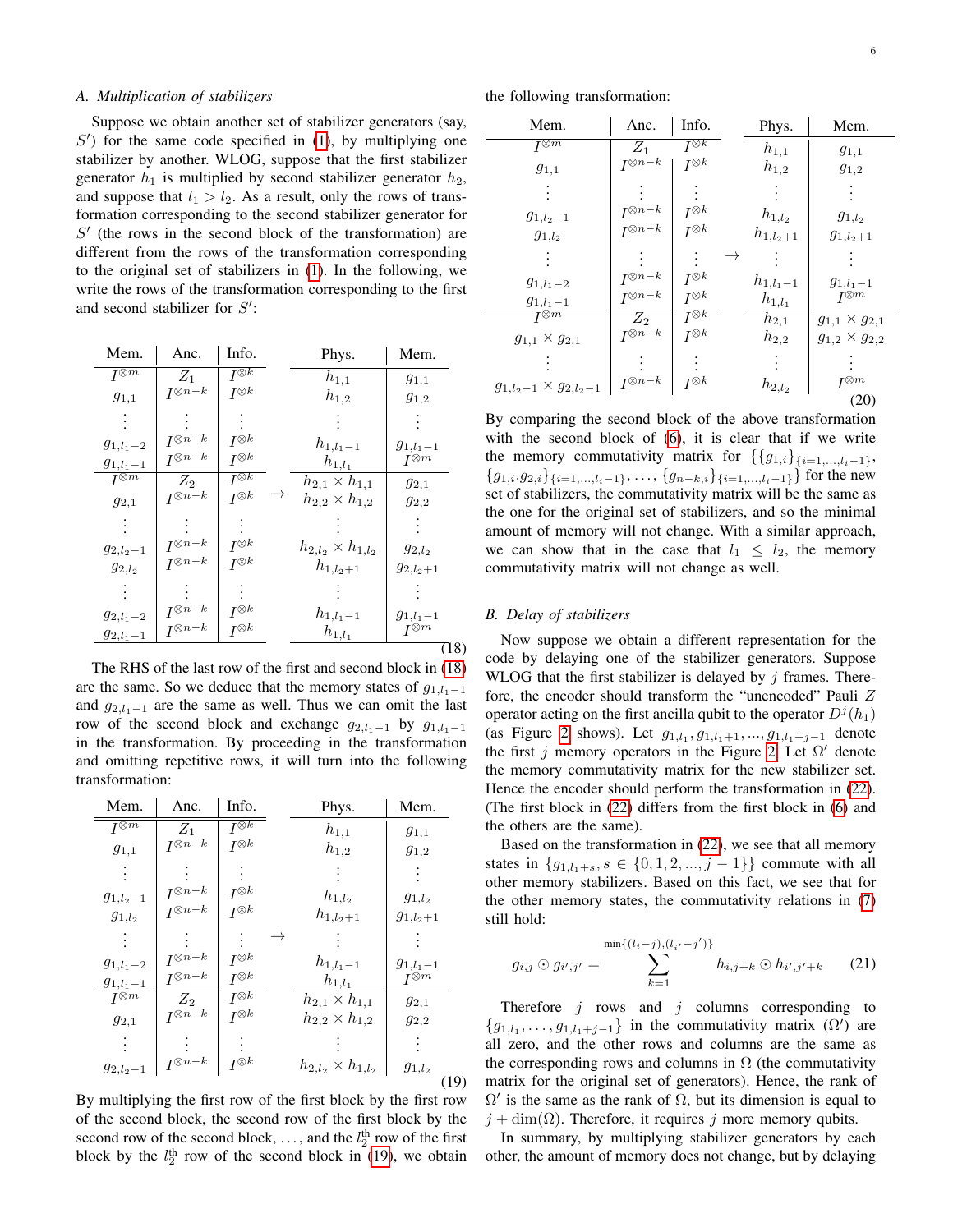

<span id="page-7-1"></span>Fig. 2. If the first stabilizer  $h_1$  is delayed by j frames, the encoder should transform the "unencoded" Pauli Z operator acting on the first ancilla qubit to the operator  $D^{j}(h_1)$ , as the above figure shows.

one of them by  $i$  frames, the required memory increases by j.

<span id="page-7-2"></span>

| Mem.                       | Anc.              | Info.                      | Phys.                   | Mem.            |
|----------------------------|-------------------|----------------------------|-------------------------|-----------------|
| $\overline{I^{\otimes m}}$ | $Z_1$             | $\overline{I^{\otimes k}}$ | $I^{\bigotimes n}$      | $g_{1,l_1}$     |
| $g_{1,l_1}$                | $I^{\otimes n-k}$ | $I^{\otimes k}$            | $I^{\otimes n}$         | $g_{1,l_1+1}$   |
|                            |                   |                            |                         |                 |
| $g_{1,l_1+j-2}$            | $I^{\otimes n-k}$ | $I^{\otimes k}$            | $I^{\otimes n}$         | $g_{1,l_1+j-1}$ |
| $g_{1,l_1+j-1}$            | $I^{\otimes n-k}$ | $I^{\otimes k}$            | $h_{1,1}$               | $g_{1,1}$       |
| $g_{1,1}$                  | $I^{\otimes n-k}$ | $I^{\otimes k}$            | $h_{1,2}$               | $g_{1,2}$       |
|                            |                   |                            |                         |                 |
| $g_{1,l_1-2}$              | $I^{\otimes n-k}$ | $I^{\otimes k}$            | $h_{1,l_1-1}$           | $g_{1,l_1-1}$   |
| $g_{1,l_1-1}$              | $I^{\otimes n-k}$ | $I^{\otimes k}$            | $h_{1,\underline{l_1}}$ | $I^{\otimes m}$ |
| $\overline{I^{\otimes m}}$ | $Z_2$             | $\overline{I^{\otimes k}}$ | $h_{2,1}$               | $g_{2,1}$       |
| $g_{2,1}$                  | $I^{\otimes n-k}$ | $I^{\otimes k}$            | $h_{2,2}$               | $g_{2,2}$       |
|                            |                   |                            |                         |                 |
| $g_{2,l_2-2}$              | $I^{\otimes n-k}$ | $I^{\otimes k}$            | $h_{2,l_2-1}$           | $g_{2,l_2-1}$   |
| $g_{2,l_2-1}$              | $I^{\otimes n-k}$ | $I^{\otimes k}$            | $h_{2,l_2}$             | $I^{\otimes m}$ |
|                            |                   |                            |                         |                 |
|                            |                   |                            |                         | (22)            |

#### *C. Shortening Algorithm*

We can take advantage of the above observations to construct an algorithm that reduces the minimal memory requirements for a given quantum convolutional code. First suppose that the first block of each stabilizer generator which acts on the first *n* qubits, (i.e.,  $h_{i,1}$ ,  $i \in \{1, 2, \dots, n - k\}$ ) are all independent of each other. If we find another representation for the code by multiplying the stabilizers, as we proved, the amount of minimal memory will be the same, and if we

find another representation for the code by delaying some of the stabilizers, the minimal required memory will be more. Now suppose that there is a dependence among the generators  $h_{i,1}$ . Suppose WLOG that  $h_{i,1}$  is equal to  $h_{j,1}$ , so that by multiplying  $h_{i,1}$  with  $h_{j,1}$  the first block of  $j^{th}$  stabilizer  $h_{j,1}$ becomes equal to the identity. Therefore, by shifting it one frame to the left the amount of minimal memory requirement will be decreased. Therefore, for finding the minimal-memory encoder among all representations of the same code, we should find a representation in which all the first blocks of the stabilizer generators are independent of each other. Also we should remove any dependence among the last blocks of the stabilizer generators as well in order to be confident that the memory states in [\(6\)](#page-3-2) are independent of each other and our formula is valid. In the next section, we propose an algorithm, that we call the "shortening algorithm," to be confident that there is no dependence among the first blocks of the stabilizer generators and also among the last blocks of the generators. For a given set of stabilizers, first we should apply the shortening algorithm and then write the transformation in [\(6\)](#page-3-2) for the output stabilizer generators of the algorithm to find the minimal-memory encoder among all representations of a code.

Algorithm 1 is the algorithm for shortening the stabilizers to be confident that we are finding the minimal memory requirements among all stabilizer representations of a given code. There is no dependence among the first blocks and also last blocks of output stabilizers of the algorithm. The function Subset(S) returns all the subsets of  $S$  except for the empty subset. The complexity of the algorithm is exponential in  $n-k$ .

#### V. CATASTROPHICITY

<span id="page-7-0"></span>Although the convolutional encoder in [\(17\)](#page-5-3) has a minimal number of memory qubits, it may not necessarily be non-catastrophic (though, we show that it actually is noncatastrophic in Section [V-A1\)](#page-9-1). We should ensure that the encoder is non-catastrophic if the receiver decodes the encoded qubits with the inverse of the encoder and then exploits the decoding algorithm in Ref. [\[7\]](#page-13-6) to correct for errors introduced by a noisy channel. As a prerequisite for non-catastrophicity, we need to review the notion of a state diagram for a quantum convolutional encoder.

The state diagram for a quantum convolutional encoder is the most important tool for analyzing properties such as its distance spectrum and for determining whether it is catastrophic [\[7\]](#page-13-6). It is similar to the state diagram for a classical encoder [\[25\]](#page-13-24), [\[18\]](#page-13-17), [\[26\]](#page-13-25), with an important exception for the quantum case that incorporates the fact that the logical operators of a quantum code are unique up to multiplication by the stabilizer generators. The state diagram allows us to analyze the flow of the logical operators through the convolutional encoder.

Definition 5 (State Diagram). *The state diagram for a quantum convolutional encoder is a directed multigraph with* 4 m *vertices that we can think of as "memory states," where* m *is the number of memory qubits in the encoder. Each memory*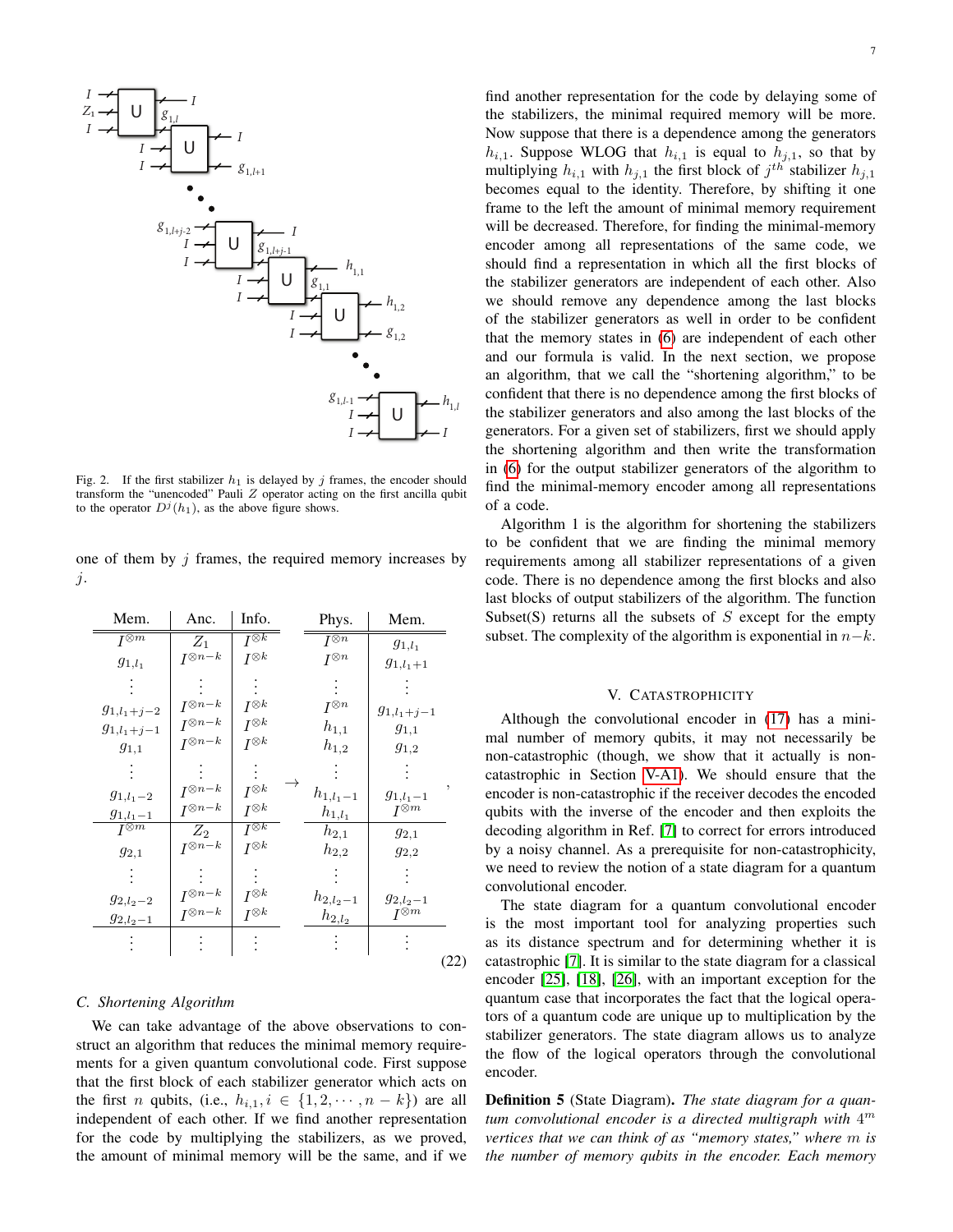Algorithm 1 Algorithm for shortening generators  $l_{i,\min} \leftarrow$  minimum degree of  $h_i$ for  $i := 1$  to  $n - k$  do  $h_i \leftarrow h_i \times D^{-l_{i,min}}$ end for DepFound  $\leftarrow$  1 while DepFound  $= 1$  do DepFound  $\leftarrow 0$ for  $i := 1$  to  $n - k$  do  $m \leftarrow 1$ for  $j := 1$  to  $n - k$  do if  $i \neq j$  AND  $l_j \leq l_i$  then  $S_m \leftarrow h_{j,1}$  $m + +$ end if end for  $S \leftarrow$  Subset(S) for  $y = 1, y < 2^m - 1$  do if the product of members of  $\tilde{S}_y$  is equal to  $h_{i,1}$ then for all  $h_{g,1}$  in  $\tilde{S}_y$  do  $h_i \leftarrow h_i \times h_g$ end for  $h_i \leftarrow D^{-1}h_i$  $l_i$  –  $-$ DepFound  $\leftarrow$  1 end if end for CLEAR (S); CLEAR  $(S)$ end for end while DepFound  $\leftarrow$  1 while DepFound  $= 1$  do DepFound  $\leftarrow 0$ for  $i := 1$  to  $n - k$  do  $m \leftarrow 1$ for  $j := 1$  to  $n - k$  do if  $i \neq j$  AND  $l_i \leq l_i$  then  $S_m \leftarrow h_{j,l_j}$  $m + +$ end if end for  $S \leftarrow$  Subset(S) for  $y = 1, y < 2^m - 1$  do if the product of members of  $\tilde{S}_y$  is equal to  $h_{i,l_i}$ then for all  $h_{g,l_g}$  in  $\tilde{S}_y$  do  $h_i = h_i \times D^{l_i-l_g} h_g$ end for  $l_i$  –  $-$ DepFound  $\leftarrow$  1 end if end for CLEAR (S); CLEAR  $(\tilde{S})$ end for end while

*state corresponds to an* m*-qubit Pauli operator* M *that acts on the memory qubits. We connect two vertices* M and M' *with a directed edge from* M *to* M<sup>0</sup> *and label this edge as* (L, P) *if the encoder takes the* m*-qubit Pauli operator* M*, an*  $(n-k)$ -qubit Pauli operator  $S^z$  ∈  ${I,Z}$ <sup>n-k</sup> acting on the n−k *ancilla qubits, and a* k*-qubit Pauli operator* L *acting on the information qubits, to an* n*-qubit Pauli operator* P *acting on the n physical qubits and an m-qubit Pauli operator*  $M'$ *acting on the* m *memory qubits:*

| Mem. | Anc. | Info. |         | Mem. |  |
|------|------|-------|---------|------|--|
|      | Ωz   |       | encoder |      |  |

*The labels* L *and* P *are the respective logical and physical labels of the edge.*

Observe that the state diagram has  $4^m$  vertices and  $2^{2m+n+k}$ edges (there are  $4^m$  memory states,  $4^k$  logical transitions for L, and  $2^{n-k}$  ancilla operators). This is the main reason that it is important to reduce the size of the encoder's memory—it is related to the complexity of the decoding algorithm.

We do not explicitly depict the state diagram for our running example because it would require  $4^3 = 64$  vertices and  $2^{2(3)+4+2} = 4096$  edges (though note that the entries in [\(17\)](#page-5-3) and their combinations already give  $2^8 = 256$  edges that should be part of the state diagram—we would need the full specification of the encoder for our running example in order to determine its state diagram). Figure 8 of Ref. [\[7\]](#page-13-6) depicts a simple example of an encoder that acts on one memory qubit, one ancilla qubit, and one information qubit. Thus, its state diagram has only four vertices and 32 edges, and Figure 9 of the same paper depicts the encoder's state diagram.

We now review the definition of catastrophicity from Ref.  $[7]<sup>2</sup>$  $[7]<sup>2</sup>$  $[7]<sup>2</sup>$  $[7]<sup>2</sup>$  which is based on the classical notion of catastrophicity from Ref. [\[25\]](#page-13-24), [\[26\]](#page-13-25). The essential idea behind catastrophic error propagation is that an error with finite weight, after being fed through the inverse of the encoder, could propagate infinitely throughout the decoded information qubit stream without triggering syndromes corresponding to these errors. The only way that this catastrophic error propagation can occur is if there is some cycle in the state diagram where all of the edges along the cycle have physical labels equal to the identity operator, while at least one of the edges has a logical label that is not equal to the identity. If such a cycle

<span id="page-8-0"></span><sup>2</sup>We should note that there have been previous (flawed) definitions of catastrophicity in the quantum convolutional coding literature. The first appearing in Ref. [\[28\]](#page-13-27) is erroneous by the argument in Ref. [\[29\]](#page-13-28). Suppose that a convolutional encoder cyclicly permutes the qubits in a frame upward so that the first qubit becomes the last, and suppose it then follows with a block encoding on the other qubits. This encoder cannot be arranged into the "pearlnecklace" form required by Proposition 4.1 of Ref. [\[28\]](#page-13-27), but it nevertheless is obviously non-catastrophic because errors never propagate between logical qubits in different frames.

The definition of non-catastrophicity in Ref. [\[10\]](#page-13-9) is also erroneous. It states that an encoder is non-catastrophic if it can be arranged into a circuit of finite depth. This definition excludes the class of recursive quantum convolutional encoders, which cannot be arranged into a circuit of finite depth. Now, it turns out from a detailed analysis that every recursive quantum convolutional encoder is catastrophic according to the definition in Definition [6](#page-9-2) (Theorem 1 of Ref. [\[7\]](#page-13-6)), but this theorem does not apply to entanglement-assisted quantum convolutional encoders that can be both recursive and non-catastrophic [\[16\]](#page-13-15). Thus, in light of these latter developments, the definition of non-catastrophicity from Ref. [\[10\]](#page-13-9) is flawed.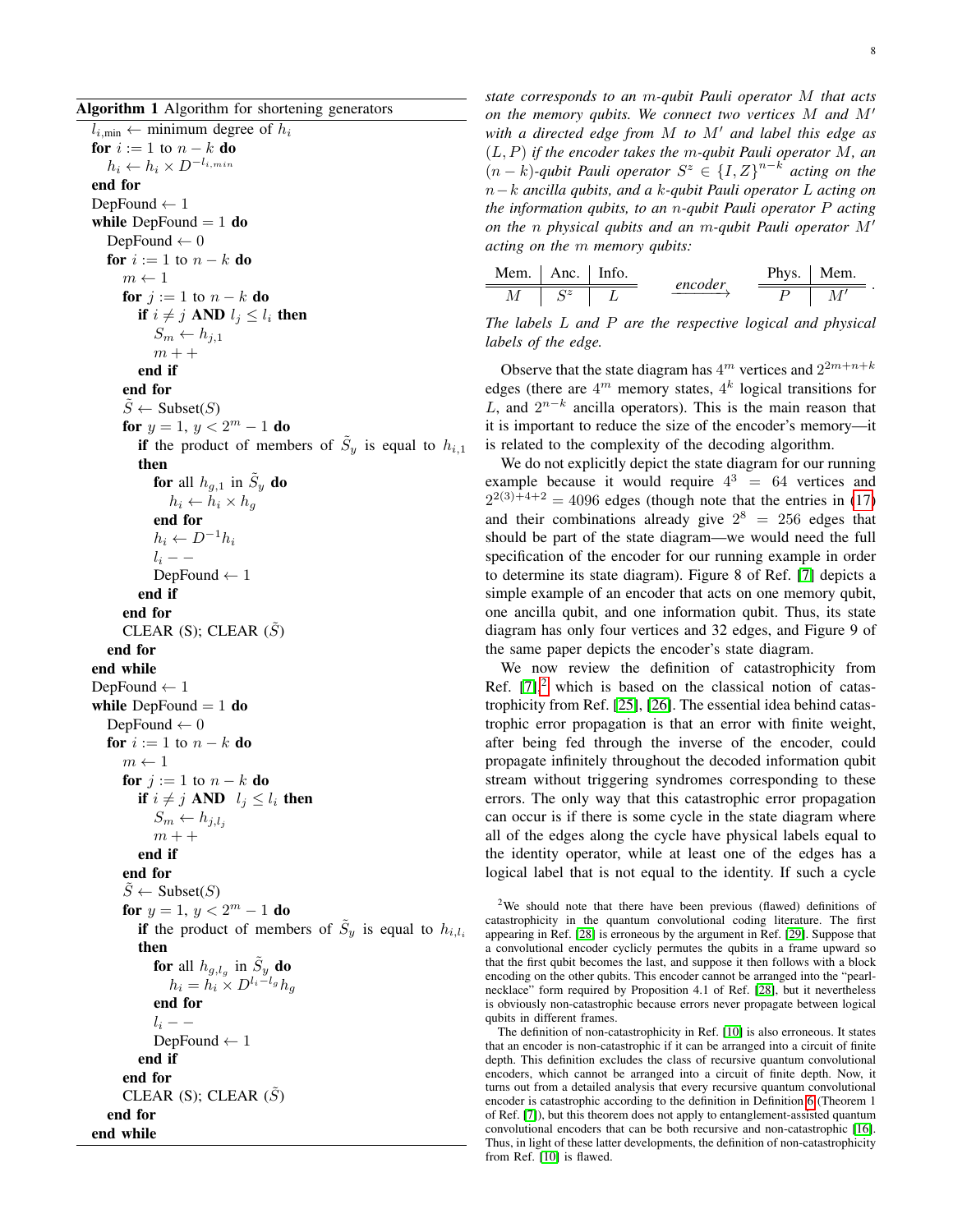exists, it implies that the finite-weight channel error produces an infinite-weight information qubit error without triggering syndrome bits corresponding to this error (if it did trigger syndrome bits, this cycle would not be in the state diagram), and an iterative decoding algorithm such as that presented in Ref. [\[7\]](#page-13-6) is not able to detect these errors. So, we can now state the definition of a catastrophic encoder.

<span id="page-9-2"></span>Definition 6 (Catastrophic Encoder). *A quantum convolutional encoder acting on memory qubits, information qubits, and ancilla qubits is catastrophic if there exists a cycle in its state diagram where all edges in the cycle have zero physical weight, but there is at least one edge in the cycle with non-zero logical weight.*[3](#page-9-3)

#### <span id="page-9-0"></span>*A. Towards a Minimal-memory/Non-catastrophic Encoder*

This section presents our main results that apply to the task of finding a minimal-memory, non-catastrophic encoder for an arbitrary set of stabilizer generators that form a valid quantum convolutional code. Our first theorem states a sufficient condition for a minimal-memory encoder to be non-catastrophic, and this theorem applies to our running example in [\(2\)](#page-2-0) and [\(17\)](#page-5-3).

<span id="page-9-1"></span>*1) Encoders with a Full-rank Memory Commutativity Matrix:*

<span id="page-9-6"></span>Theorem 7. *Suppose the memory commutativity matrix of a given set of stabilizer generators is full rank. Then any minimal-memory encoder with a partial specification given by Theorem [4](#page-5-4) is non-catastrophic.*

*Proof:* We need to consider an encoder of the general form in [\(6\)](#page-3-2). Suppose for a contradiction that the minimalmemory encoder with  $m$  memory qubits is catastrophic. By Definition [6,](#page-9-2) this implies that there is some cycle through a set of memory states  $\{m_1, \ldots, m_p\}$  of the following form (with zero physical weight but non-zero logical weight):

<span id="page-9-4"></span>

| Mem.           | Anc.           | Info.       | Phys.                                                    | Mem.           |           |
|----------------|----------------|-------------|----------------------------------------------------------|----------------|-----------|
| m <sub>1</sub> | s <sub>1</sub> |             | $\boldsymbol{\scriptstyle\Gamma} \otimes \boldsymbol{n}$ | m <sub>2</sub> |           |
| m <sub>2</sub> | $s_2$          | $\iota_2$   | $\overline{I\otimes n}$                                  | m <sub>3</sub> | $^{(23)}$ |
| ٠<br>٠<br>٠    | ٠<br>٠<br>٠    |             |                                                          |                |           |
| $m_p$          | $s_p$          | $^{\iota}v$ | $I^{\otimes n}$                                          | m <sub>1</sub> |           |

where  $m_1, \ldots, m_p$  are arbitrary Pauli operators acting on the memory qubits, the operators  $s_i \in \{I, Z\}^{\otimes (n-k)}$  act on the  $n - k$  ancilla qubits, and the operators  $l_i$  are arbitrary k-qubit Pauli operators acting on the  $k$  information qubits (with at least one of them not equal to the identity operator). Observe that all of the output rows on the RHS of [\(23\)](#page-9-4) commute with the last row in each of the  $n - k$  blocks on the RHS of the transformation in [\(6\)](#page-3-2). This observation implies that all of the rows on the LHS of [\(23\)](#page-9-4) should commute with the corresponding rows on the LHS of the transformation in [\(6\)](#page-3-2). Therefore, all operators  $m_1, m_2, ..., m_p$  acting on the memory qubits commute with the memory operators  $g_{i,l_i-1}$ for all  $i \in \{1, 2, ..., n-k\}$ . Continuing, we now know that all of the rows on the RHS of [\(23\)](#page-9-4) commute with the secondto-last row in each of the  $n - k$  blocks on the RHS of the transformation in [\(17\)](#page-5-3). This then implies that  $m_1, ..., m_p$ commute with  $g_{i,l_i-2}$  for all  $i \in \{1,2,...,n-k\}$  by the same reasoning above. Continuing in this manner up the rows of each of the  $n - k$  blocks, we can show that the operators  $m_1, m_2, ..., m_p$  commute with all of the memory operators  $g_{i,j}$  for all  $i \in \{1, 2, ..., n-k\}$  and  $j \in \{1, 2, ..., l_i-1\}.$ 

All of these commutativity constraints restrict the form of the operators  $m_1, ..., m_p$  in the catastrophic cycle. By assumption, the rank of the memory commutativity matrix is full and equal to  $2m$ . This implies that there are  $2m$ memory operators  $g_{i,j}$  and they form a complete basis for the Pauli group on  $m$  qubits. It follows that each of the operators  $m_1, ..., m_n$  is equal to the identity operator on m qubits because they are required to commute with all  $g_{i,j}$ and the only operator that can do so is the  $m$ -qubit identity operator. So all of the entries in [\(23\)](#page-9-4) are really just cycles of the form

| Mem.            | Anc.  | Info.            | Phys.                       | Mem.                         |
|-----------------|-------|------------------|-----------------------------|------------------------------|
| $I^{\otimes m}$ | $s_1$ | $^{l_1}$         | $\scriptstyle\tau\otimes n$ | $\mathit{T}\otimes m$        |
| $I^{\otimes m}$ | $s_2$ | $l_2$            | $I^{\otimes n}$             | $I^{\otimes m}$              |
| ٠               |       |                  |                             |                              |
| $I^{\otimes m}$ | $s_p$ | $\iota_{\bm{p}}$ | $\overline{I^{\otimes n}}$  | $\mathcal{I}^{\bigotimes m}$ |

.

The above input-output relations restrict  $s_1, ..., s_p$ , and  $l_1, \ldots, l_p$  further—it is impossible for  $s_1, \ldots, s_p$ , and  $l_1, \ldots, l_p$ to be any Pauli operator besides the identity operator. Otherwise, the encoder would not transform the entry on the LHS to the all identity operator. Thus, the only cycle of zero-physical weight in a minimal-memory encoder given by Theorem [4](#page-5-4) that implements the transformation in [\(6\)](#page-3-2) is the self-loop at the identity memory state with zero logical weight, which implies the encoder is non-catastrophic.

We return to our running example from [\(2\)](#page-2-0). We determined in [\(17\)](#page-5-3) a partial specification of a minimal-memory encoder for these generators, and the above theorem states that any encoder that realizes this transformation is non-catastrophic as well. Indeed, we can study the proof technique above for this example. Suppose for a contradiction that a catastrophic cycle exists in the state diagram for the minimal-memory encoder in [\(17\)](#page-5-3). Such a catastrophic cycle has the following form:

<span id="page-9-5"></span>

| Mem.           |                | Anc.                                    |           | Info.     | Phys.           | Mem.           |
|----------------|----------------|-----------------------------------------|-----------|-----------|-----------------|----------------|
| m <sub>1</sub> | $s_{1,1}$      | $s_{1,2}$                               | $l_{1,1}$ | $l_{1,2}$ | ™⊗4             | m <sub>2</sub> |
| m <sub>2</sub> | $s_{2,1}$      | $s_{2,2}$                               | $l_{2,1}$ | $l_{2,2}$ | $I^{\otimes 4}$ | m <sub>3</sub> |
| $\ddot{\cdot}$ | $\ddot{\cdot}$ | $\mathcal{L}^{\text{max}}_{\text{max}}$ |           |           |                 |                |
| $m_{\rm n}$    | $s_{p,1}$      | $s_{p,2} \mid l_{p,1}$                  |           | $l_{p,2}$ | $I^{\otimes 4}$ | m <sub>1</sub> |
|                |                |                                         |           |           |                 |                |

where  $m_1, \ldots, m_p$  can be arbitrary Pauli operators acting on the three memory qubits, each  $s_{i,j} \in \{I, Z\}$  acts on an ancilla qubit, and each  $l_{i,j}$  is an arbitrary single-qubit Pauli operator acting on an information qubit (with at least one  $l_{i,j}$ not equal to the identity operator). Observe that all of the

<span id="page-9-3"></span><sup>&</sup>lt;sup>3</sup>Interestingly, catastrophicity in the quantum world is not only a property of the encoder, but it also depends on the resources on which the encoder acts [\[16\]](#page-13-15). For example, we can replace the ancilla qubit of the catastrophic encoder in Figure 8 of Ref. [\[7\]](#page-13-6) with one system of an entangled bit, and the resulting encoder becomes non-catastrophic. This type of thing can never happen classically if the only kind of resource employed is a classical bit.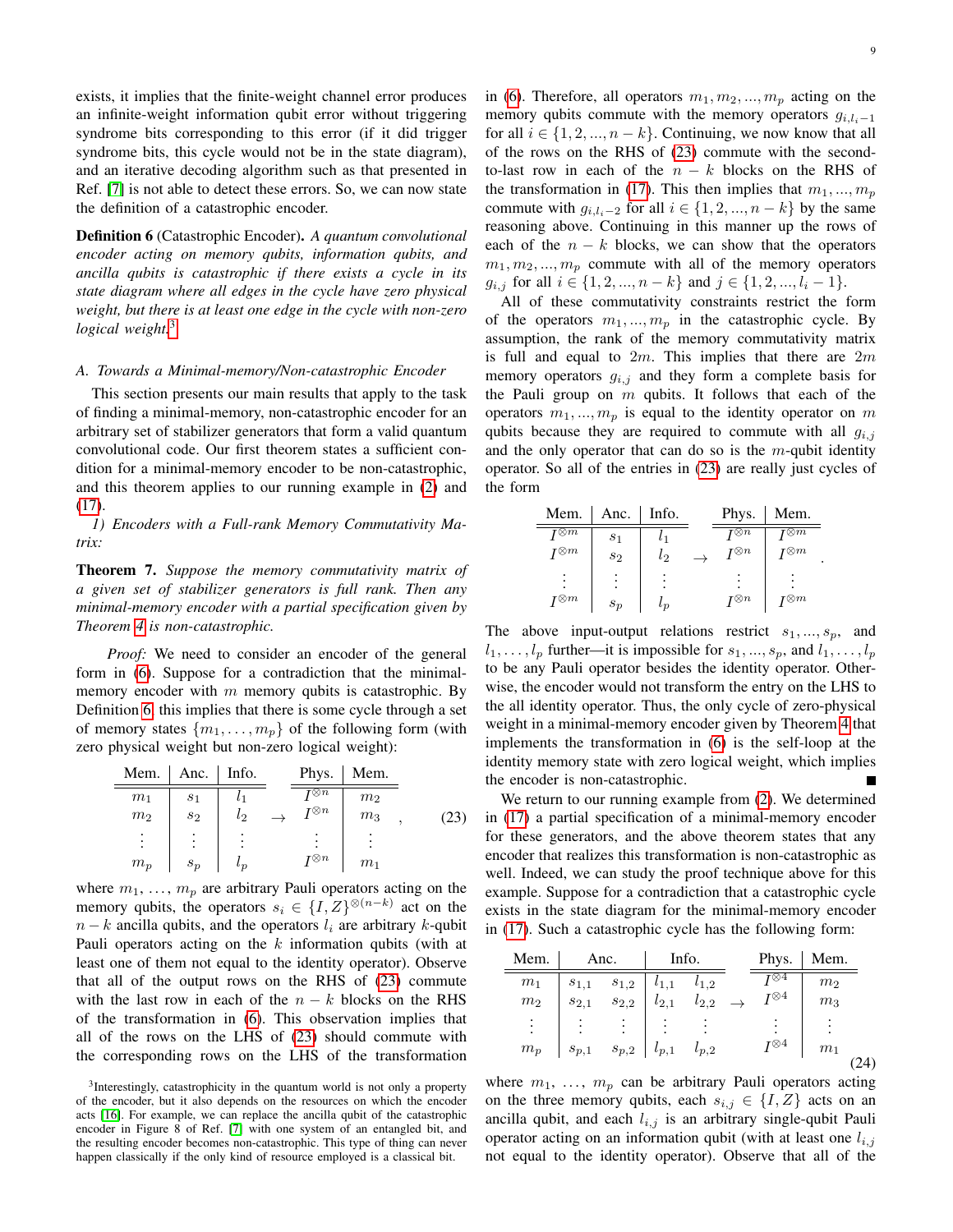output rows on the RHS of [\(24\)](#page-9-5) commute with the fourth and eighth rows on the RHS of the transformation in [\(17\)](#page-5-3). This observation implies that all of the rows on the LHS of [\(24\)](#page-9-5) should commute with the fourth and eighth rows on the LHS of the transformation in [\(17\)](#page-5-3). Therefore all operators  $m_1, m_2, ..., m_p$  acting on the memory qubits commute with IZI and ZII. Continuing, we now know that all of the rows on the RHS of [\(24\)](#page-9-5) commute with the third and seventh rows of [\(17\)](#page-5-3) because  $[m_i, Z_2] = [m_i, Z_1] = 0$  for all  $1 \le i \le p$ . This then implies that  $m_1, ..., m_p$  commute with  $IIX$  and  $IIZ$ by the same reasoning above. We can continue one last time to show that all  $m_1, ..., m_p$  commute with XIX and ZXZ. Similar to the reasoning in the above theorem, all of these commutativity constraints restrict the form of the operators  $m_1, ..., m_p$  in the catastrophic cycle. In fact, the only threequbit operator that commutes with *IZI*, *ZII*, *IIZ*, *IIZ*,  $XIX$ , and  $ZXZ$  is the three-qubit identity operator because the aforementioned operators form a complete basis for the Pauli group on three qubits. Applying the same logic as at the end of the above proof then allows us to conclude that the encoder is non-catastrophic.

*2) Encoders without a Full-rank Memory Commutativity Matrix and with an Empty Partial Null Space:* Now suppose that the memory commutativity matrix of a given set of stabilizer generators is not full rank. As we explained in the proof of Theorem [7,](#page-9-6) the memory operators  $m_1, \dots, m_p$  of a catastrophic cycle in [\(23\)](#page-9-4) commute with all memory operators  $g_{i,j}$  in [\(6\)](#page-3-2). Since the number of commutativity constraints is less than  $2m$  in this case (where m is the number of qubits on which the memory operators act), there are other choices for the catastrophic memory operators  $m_1, \dots, m_p$ besides the m-qubit identity operator that are consistent with these constraints. This implies that some of the encoders implementing the transformation in [\(6\)](#page-3-2) may be catastrophic. To illustrate this case, we choose the second code of Figure 1 in Ref. [\[11\]](#page-13-10) as another running example. This code has the following stabilizer generators:

$$
\begin{array}{c|c|c|c|c|c|c} h_1 = XXXX & XXX & XXII & IXIX & IIXX & XXXX\\ h_2 = ZZZZ & ZZII & IZIZ & IIZZ & ZZZZ \end{array}.
$$

An encoding unitary for this code should be as follows:

| Mem.                       |   | Anc. |   | Info. |               | Phys.            |   |   | Mem.             |                 |
|----------------------------|---|------|---|-------|---------------|------------------|---|---|------------------|-----------------|
| $\overline{I^{\otimes m}}$ | Ζ |      | I | Ī     |               | $\boldsymbol{X}$ | X | Х | X                | $g_{1,1}$       |
| $g_{1,1}$                  | I | I    | I | I     |               | X                | Х | I | I                | $g_{1,2}$       |
| $g_{1,2}$                  | I | I    | I | 1     |               |                  | X | I | X                | $g_{1,3}$       |
| $g_{1,3}$                  | I | I    | I | I     |               |                  |   | Χ | $\boldsymbol{X}$ | $g_{1,4}$       |
| $g_{1,4}$                  | I | I    | I | 1     | $\rightarrow$ | X                | Х | Х | X                | $I^{\otimes m}$ |
| $\overline{I^{\otimes m}}$ | Ī | Ζ    | I | Ī     |               | Ζ                | Ζ | Ζ | Ζ                | $g_{2,1}$       |
| $g_{2,1}$                  | I | I    | Ī | 1     |               | Ζ                | Ζ | I | I                | $g_{2,2}$       |
| $g_{2,2}$                  | Ī | I    | I | I     |               |                  | Ζ | I | Ζ                | $g_{2,3}$       |
| $g_{2,3}$                  | I | I    | I | I     |               |                  | I | Ζ | Ζ                | $g_{2,4}$       |
| $g_{2,4}$                  |   | I    |   |       |               | Ζ                | Ζ | Ζ | Ζ                | $I^{\otimes m}$ |

.

By inspecting the commutativity relations of the memory operators  $g_{i,j}$  in the above transformation, the commutativity

matrix is

|  |  |  |  | $\left[ \begin{matrix} 0 & 0 & 0 & 0 & 0 & 0 & 0 & 0 \ 0 & 0 & 0 & 0 & 0 & 0 & 1 & 0 \ 0 & 0 & 0 & 0 & 0 & 1 & 0 & 0 \ 0 & 0 & 0 & 0 & 0 & 0 & 0 & 0 \ 0 & 0 & 0 & 0 & 0 & 0 & 0 & 0 \ 0 & 0 & 1 & 0 & 0 & 0 & 0 & 0 \ 0 & 1 & 0 & 0 & 0 & 0 & 0 & 0 \ 0 & 0 & 0 & 0 & 0 & 0 & 0 & 0 \end{matrix} \right]$<br>$\begin{bmatrix} 0 & 0 & 0 \end{bmatrix}$ |
|--|--|--|--|---------------------------------------------------------------------------------------------------------------------------------------------------------------------------------------------------------------------------------------------------------------------------------------------------------------------------------------------------------|

with dimension equal to eight and rank equal to four. So, based on Theorem [4,](#page-5-4) the minimal number of required memory qubits is six. A set of memory operators which act on a minimal number of qubits is as follows:

|                                           | $g_{1,1} = ZIIIII, \quad g_{1,2} = IIXIII, \quad g_{1,3} = IIIZII,$ |  |
|-------------------------------------------|---------------------------------------------------------------------|--|
|                                           | $g_{1,4} = IIIIZI, \quad g_{2,1} = IZIIII, \quad g_{2,2} = IIIXII,$ |  |
| $g_{2,3} = IIZIII$ , $g_{2,4} = IIIIIZ$ . |                                                                     |  |

Thus, the encoder implements the following transformation:

<span id="page-10-0"></span>

| Mem.               | Anc. | Info. | Phys.           | Mem.          |  |
|--------------------|------|-------|-----------------|---------------|--|
| IIIIII             | ZΙ   | IΙ    | $X$ $X$ $X$ $X$ | ZIIIII        |  |
| ZHHI               | H    | IΙ    | <i>XXII</i>     | IIXIII        |  |
| IIXIII             | H    | IΙ    | IXIX            | <i>HIZH</i>   |  |
| HIZH               | H    | IΙ    | IIXX            | <i>HHZI</i>   |  |
| <i>HHZI</i>        | II   | IΙ    | $X$ $X$ $X$ $X$ | <i>IIIIII</i> |  |
| <i>HHHH</i>        | IΖ   | II    | <i>ZZZZ</i>     | IZIIII        |  |
| <i>IZIIII</i>      | II   | IΙ    | ZZH             | <b>HIXII</b>  |  |
| <i>HIXH</i>        | IΙ   | IΙ    | IZIZ            | HZHI          |  |
| <i><b>HZHI</b></i> | H    | IΙ    | IIZZ            | <i>HHIZ</i>   |  |
| <i>HHIZ</i>        | IΙ   | IΙ    | <i>ZZZZ</i>     | IIIIII        |  |

When the commutativity matrix is not full rank, we should add some rows to the transformation in [\(6\)](#page-3-2) to ensure that the encoder implementing the transformation is non-catastrophic. To fulfill this requirement, the first step is to find a set  $C$ of memory states that can be a part of catastrophic cycle (i.e., memory states which satisfy the commutativity relations mentioned in the proof of Theorem [7\)](#page-9-6). In our running example, the memory operators in a catastrophic cycle should commute with ZIIIII, IIXIII, IIIZII, IIIIZI, IZIIII, IIIXII, IIZIII and IIIIIZ. Thus, they must be an operator in the following set:

$$
C = \{Z_1^{e_1} Z_2^{e_2} Z_5^{e_3} Z_6^{e_4} : e_1, e_2, e_3, e_4 \in \{0, 1\} \}.
$$

The next step is to search among the rows and their combina-tions in [\(6\)](#page-3-2) to find a set  $S_1$  whose members can potentially be a part of catastrophic cycle. Entries in  $S_1$  have the following form:

$$
\frac{\text{Mem.} \mid \text{Anc.} \mid \text{Info.}}{M \mid S^z \mid L} \rightarrow \frac{\text{Phys.} \mid \text{Mem.}}{I^{\otimes n} \mid M'},
$$

where  $M$  and  $M'$  are both elements of the set  $C$ , the operator  $S^z \in \{I, Z\}^{\otimes (n-k)}$  acts on  $n-k$  ancilla qubits, and L is an arbitrary k-qubit Pauli operator acting on the information qubits.

In our running example in [\(25\)](#page-10-0), members of the set  $S_1$ are obtained by adding the first row to the fifth row, and the

,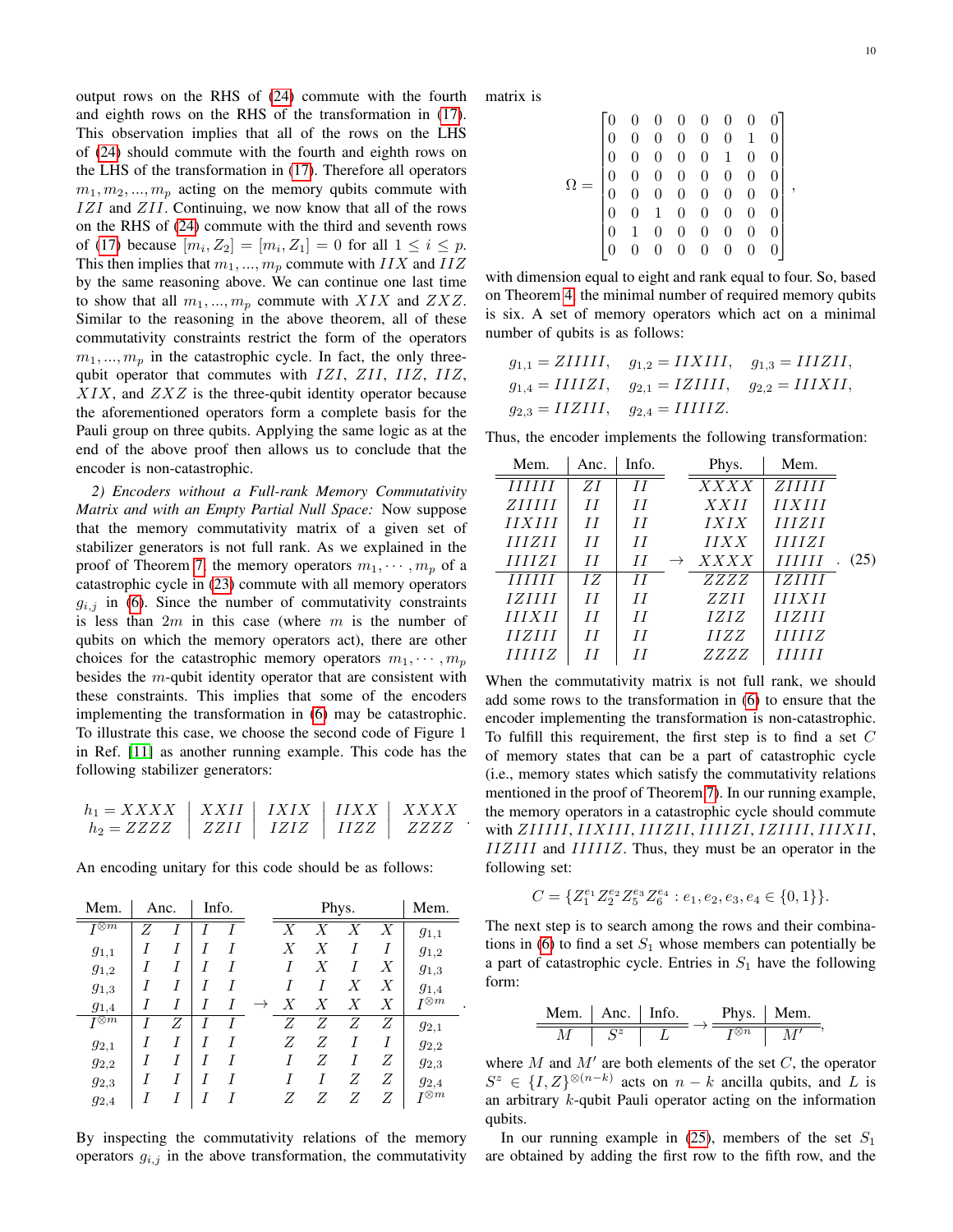sixth row to the tenth row, giving the following input-output *the transformation is non-catastrophic:* relations:

<span id="page-11-1"></span>

| Mem.   Anc.   Info.   |                                 |  | Phys.   Mem.                                                                          |  |
|-----------------------|---------------------------------|--|---------------------------------------------------------------------------------------|--|
|                       |                                 |  | $IIIIZI \parallel ZI \parallel II \rightarrow IIII \parallel ZI\overline{III}$ . (26) |  |
| $IIIIIZ \mid IZ \mid$ | $\begin{array}{cc} \end{array}$ |  | - 1111   1 <i>71111</i>                                                               |  |

Consider a set  $S_2$  of rows with physical output equal to the four-qubit identity operator. Now we should add such a set of rows to the transformation so that the output memory operators of the members of  $S_1$  and  $S_2$  make a complete basis for the set  $C$ . This guarantees that the rows potentially part of catastrophic cycle are just an entry or a combination of entries of  $S_1 \cup S_2$ . So if we choose the memory states of the elements of  $S_2$  such that the set  $S_1 \cup S_2$  does not create a catastrophic cycle, we can ensure that any encoders performing the transformation with the added rows will be non-catastrophic. In our running example from [\(25\)](#page-10-0) and [\(26\)](#page-11-1), we just add two new rows (the rows after the line) as follows:

<span id="page-11-2"></span>

| Mem.        | Anc. $ $ Info. |     | Phys. $\vert$ | Mem.                          |      |
|-------------|----------------|-----|---------------|-------------------------------|------|
| IIIIZI      | ZI             | II  | <i>HHI</i>    | $\mid ZIIIII$                 |      |
| IIIIIZ      | IZ             | II  |               | $\rightarrow$ IIII   IZIIII . | (27) |
| <i>HHHH</i> | TТ             | X I | <b>IIII</b>   | <i>HHZI</i>                   |      |
| IIIIII      | IΙ             | IX  | III           | IIIIIZ                        |      |

All combinations of the entries in [\(27\)](#page-11-2) are as follows:

<span id="page-11-3"></span>

| Mem.        | Anc. | Info. | Phys.       | Mem.        |      |
|-------------|------|-------|-------------|-------------|------|
| <i>HHZI</i> | ZΙ   | II    | <b>IIII</b> | ZHHI        |      |
| HHIZ        | IΖ   | H     | IIII        | <i>IZHH</i> |      |
| <i>HHHH</i> | H    | XT    | IIII        | IIIIZI      |      |
| <i>HHHH</i> | IΙ   | IX    | IIII        | <i>HHIZ</i> |      |
| <i>HHZZ</i> | ZΖ   | H     | IIII        | ZZHH        |      |
| <i>HHZI</i> | ZΙ   | XT    | IIII        | ZHIZI       |      |
| IIIIZI      | ZΙ   | IX    | <i>HH</i>   | ZHHZ        | (28) |
| <i>HHIZ</i> | IΖ   | X I   | IIII        | 171171      |      |
| <i>HHIZ</i> | IΖ   | IX    | IIII        | 171117      |      |
| <i>HHHH</i> | IΙ   | X X   | IIII        | <i>HHZZ</i> |      |
| <i>HHZZ</i> | ZΖ   | X I   | IIII        | ZZHZI       |      |
| <i>HHZZ</i> | ZΖ   | IX    | IIII        | ZZHIZ       |      |
| HHZI        | ZΙ   | X X   | IIII        | ZHIZZ       |      |
| HHIZ        | IΖ   | X X   | IIII        | 171177      |      |
| <i>HHZZ</i> | ZΖ   | X X   | Ш           | ZZHZZ       |      |

By inspecting the rows in [\(28\)](#page-11-3) it is clear that there is no catastrophic cycle.

Theorem [8](#page-11-4) below generalizes the technique from the above example to give a straightforward way for adding rows when  $S_1$  is an empty set.

<span id="page-11-4"></span>Theorem 8. *Suppose the memory commutativity matrix of a given set of stabilizer generators is not full rank, and suppose further that the set*  $S_1$  *corresponding to the transformation is an empty set. Then adding rows in the following form to the transformation in [\(6\)](#page-3-2) ensures that any encoder implementing*

<span id="page-11-5"></span>

| Mem.            | Anc.                | Info. |                                        | Phys.   $Mem$ . |     |
|-----------------|---------------------|-------|----------------------------------------|-----------------|-----|
| $I^{\otimes m}$ | $I^{\otimes (n-k)}$ |       | $\boldsymbol{\scriptstyle I\otimes n}$ |                 |     |
|                 |                     |       |                                        |                 | 29) |
| $I^{\otimes m}$ | $I^{\otimes (n-k)}$ |       | $I^{\otimes n}$                        |                 |     |

where  $X_i$  denotes the Pauli X operator acting on the  $i^{th}$ *information qubit and the operators*  $M_1, \ldots, M_a$  *form a complete basis for the set* C*.*

*Proof:* Suppose for a contradiction that the entries in [\(29\)](#page-11-5) create a catastrophic cycle. Since all input memory operators in [\(29\)](#page-11-5) are equal to the  $m$ -qubit identity operator, the output memory operator of the last row in a catastrophic cycle in [\(23\)](#page-9-4) should be equal to the identity as well (so that the sequence of memory states forms a cycle). This implies that the last row of the catastrophic cycle is as follows:

|       | Mem. $ $ Anc. $ $ Info. |  | Phys.   Mem.                |                    |  |
|-------|-------------------------|--|-----------------------------|--------------------|--|
| $m_n$ |                         |  | $\scriptstyle\tau\otimes n$ | $I^{\bigotimes k}$ |  |

So  $m_p$  and consequently  $m_{p-1}, ..., m_1$  are all equal to the mqubit identity operator. Thus all of the entries in [\(23\)](#page-9-4) are really just cycles of the following form:

| Mem.                       | Anc.        | Info.      | Phys.                       | Mem.                       |
|----------------------------|-------------|------------|-----------------------------|----------------------------|
| $I^{\otimes m}$            | $s_1$       | l 1        | $\scriptstyle\tau\otimes n$ | $\cdot \otimes m$          |
| $\overline{I^{\otimes m}}$ | $s_2$       | $l_2$      | $I^{\otimes n}$             | $\overline{I^{\otimes m}}$ |
|                            |             |            |                             |                            |
| $\bar{I}^{\otimes m}$      | $s_{\bm p}$ | $^{\circ}$ | $I^{\otimes n}$             | $I^{\bigotimes m}$         |

The above input-output relations imply that  $s_1, ..., s_p$  and  $l_1, \ldots, l_p$  are identity operators (otherwise, it would not be possible to effect the above transformation). Thus, the only cycle of zero-physical weight is the self-loop at the identity memory state with zero logical weight, which implies there is no catastrophic cycle.

#### VI. NON-RECURSIVENESS

<span id="page-11-0"></span>In this section, we demonstrate that the encoders from both Theorems [7](#page-9-6) and [8](#page-11-4) are non-recursive. Recursiveness or lack thereof is a fundamental property of a quantum convolutional encoder as demonstrated in Ref. [\[7\]](#page-13-6). In Ref. [\[7\]](#page-13-6), Poulin *et al*. proved that any non-catastrophic quantum convolutional encoder is already non-recursive. Note that this situation is much different from classical convolutional encoders for which these two properties are not directly linked. In light of the results of Poulin *et al*, it follows that our encoders from Theorems [7](#page-9-6) and [8](#page-11-4) are non-recursive because they are already non-catastrophic. Nevertheless, we prove below that the encoders are non-recursive because our proof technique is arguably much simpler than the proof of Theorem 1 from Ref. [\[7\]](#page-13-6). Though, before proving these theorems, we briefly review the definition of recursiveness.

<span id="page-11-6"></span>Definition 9 (Recursive encoder). *An admissable path is a path in the state diagram for which its first edge is not part of a zero physical-weight cycle. Consider any vertex belonging to a zero physical-weight loop and any admissable path beginning*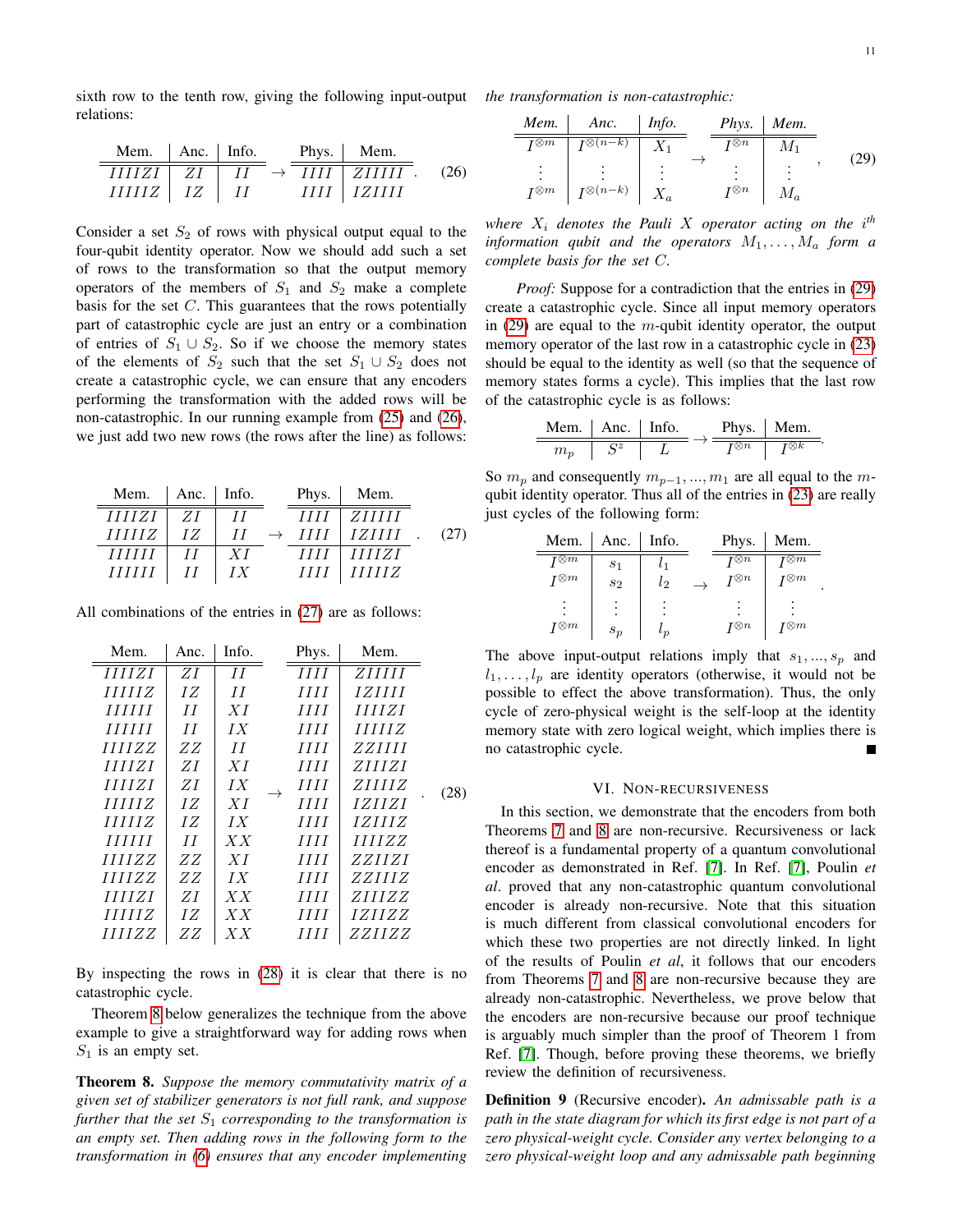*at this vertex that also has logical weight one. The encoder is recursive if all such paths do not contain a zero physicalweight loop.*

We can gain some intuition behind the above definition by recalling the definition of a recursive classical convolutional encoder. In the classical case, an encoder is recursive if it has an infinite impulse response—that is, if it outputs an infiniteweight, periodic sequence in response to an input consisting of a single "one" followed by an infinite number of "zeros." Definition [9](#page-11-6) above for the quantum case ensures that the response to a single Pauli operator (one of  $\{X, Y, Z\}$ ) at a single logical input along with the identity operator at all other logical inputs leads to a periodic output sequence of Pauli operators with infinite weight. Though, the definition above ensures that this is not only the case for the above sequence but also for one in which the ancilla qubit inputs can be chosen arbitrarily from  $\{I, Z\}$ . Thus, it is a much more stringent condition for a quantum convolutional encoder to be recursive.

We are now in a position to prove the main theorem of this section.

# Theorem 10. *The encoders from Theorems [7](#page-9-6) and [8](#page-11-4) are nonrecursive in addition to being non-catastrophic.*

*Proof:* In order to prove that an encoder is non-recursive, we just need to find a single logical-weight-one admissable path beginning and ending in the identity memory state. First consider that every memory state in [\(6\)](#page-3-2) already has a zerological-weight path back to the identity memory state. (For example, for the entry  $q_{1,1}$  in the second row, one would just need to input  $I^{\otimes k}$  and  $I^{\otimes n-k}$  for the logical inputs and ancillas, which in turn leads to state  $g_{1,2}$ . Continuing in this fashion leads to the state  $g_{1,l_1-1}$ , which finally leads to the identity memory state.)

Now consider the encoders from Theorem [7](#page-9-6) and consider further the following transformation:

$$
I^{\otimes m}\otimes I^{\otimes n-k}\otimes X_i\to h\otimes g,
$$

where h is some arbitrary n-qubit Pauli operator and  $q$  is some *m*-qubit Pauli operator. From the fact that the memory commutativity matrix is full rank, we know that it is possible to construct the memory state  $g$  by combining the memory states from [\(6\)](#page-3-2) (say, for example,  $g = g_{i_1, j_1} \cdot g_{i_2, j_2} \cdot \cdots \cdot g_{i_m, j_m}$ ). Furthermore, by inputting  $I^{\otimes k}$  and  $I^{\otimes n-k}$  for all subsequent logical and ancilla inputs, we can construct a path that is a combination of the paths taken by each of  $g_{i_1,j_1}, g_{i_2,j_2}, \ldots$  $g_{i_m,j_m}$ . Since all of these paths end up in the identity memory state, it follows that the combination of the paths also ends up in the identity memory state. So there is a logical-weight-one admissable path beginning and ending in the identity memory state. This concludes the proof for encoders from Theorem [7.](#page-9-6)

The proof for the encoders from Theorem [8](#page-11-4) is similar to the above proof. First, let us consider the memory states that are part of the set  $C$ . The rows in [\(29\)](#page-11-5) added to the transformation are all weight-one logical edges from the identity memory state to a state in  $C$  because they have the following form:

$$
I^{\otimes m}\otimes I^{\otimes n-k}\otimes X_i\to I^{\otimes n}\otimes M_i.
$$

Since all of the memory states in [\(6\)](#page-3-2) commute with the elements of  $C$ , we can combine some of these commuting states together to realize the memory state  $M_i$ . By the same argument as before, inputting  $I^{\otimes k}$  and  $I^{\otimes n-k}$  for all subsequent logical and ancilla inputs eventually leads back to the identity memory state because all of the individual paths lead back as seen in [\(6\)](#page-3-2). This concludes the proof for encoders from Theorem [8.](#page-11-4)

#### VII. CONCLUSION

<span id="page-12-0"></span>We have presented an algorithm to find a minimal-memory, non-catastrophic, polynomial-depth encoder for a given set of stabilizer generators. Our algorithm first determines a transformation that the encoder should perform, without specifying the Pauli operators acting on the memory qubits. It then finds a set of Pauli operators which act on a minimal number of memory qubits and are consistent with the input-output commutation relations of the encoder. The number of minimal memory qubits depends on the dimension and the rank of the "memory commutativity matrix," which details the commutativity relations between the memory operators. Once the memory operators are determined, there is a polynomial-time algorithm to find the encoder which performs the transformation. We have also proved that any minimal-memory encoder with a full-rank memory commutativity matrix is non-catastrophic. However, when the memory commutativity matrix is not fullrank, we should add some rows to the transformation to ensure that the encoder is non-catastrophic. Theorem [8](#page-11-4) includes an explicit way of adding rows to transformations that have an empty partial null space. We proved that the encoders from Theorems [7](#page-9-6) and [8](#page-11-4) are non-recursive in addition to being non-catastrophic. Finally, the appendix contains details of our algorithm for many examples of quantum convolutional codes from Refs. [\[5\]](#page-13-4), [\[11\]](#page-13-10).

Some open questions still remain. First, we are assuming a particular form for our encoders, that they have to take the unencoded Pauli Z operators to the encoded stabilizer operators. Although this form for the encoder is natural, it might be the case that allowing for a different form could lead to encoders with smaller memory requirements. Another open problem is to find an explicit way of adding rows to any transformation without a full-rank memory commutativity matrix in order to ensure that the encoder is non-catastrophic. It is also an open problem to find minimal-memory, noncatastrophic encoders for subsystem convolutional codes [\[30\]](#page-13-29), [\[15\]](#page-13-14), entanglement-assisted quantum convolutional codes [\[12\]](#page-13-11), and convolutional codes that send both classical and quantum information [\[15\]](#page-13-14).

#### ACKNOWLEDGEMENTS

The authors are grateful to Markus Grassl, Johannes Gütschow, David Poulin, and Martin Rötteler for useful discussions. MH and SHK acknowledge support from the Iranian Telecommunication Research Center (ITRC). MMW acknowledges support from the MDEIE (Quebec) PSR-SIIRI international collaboration grant.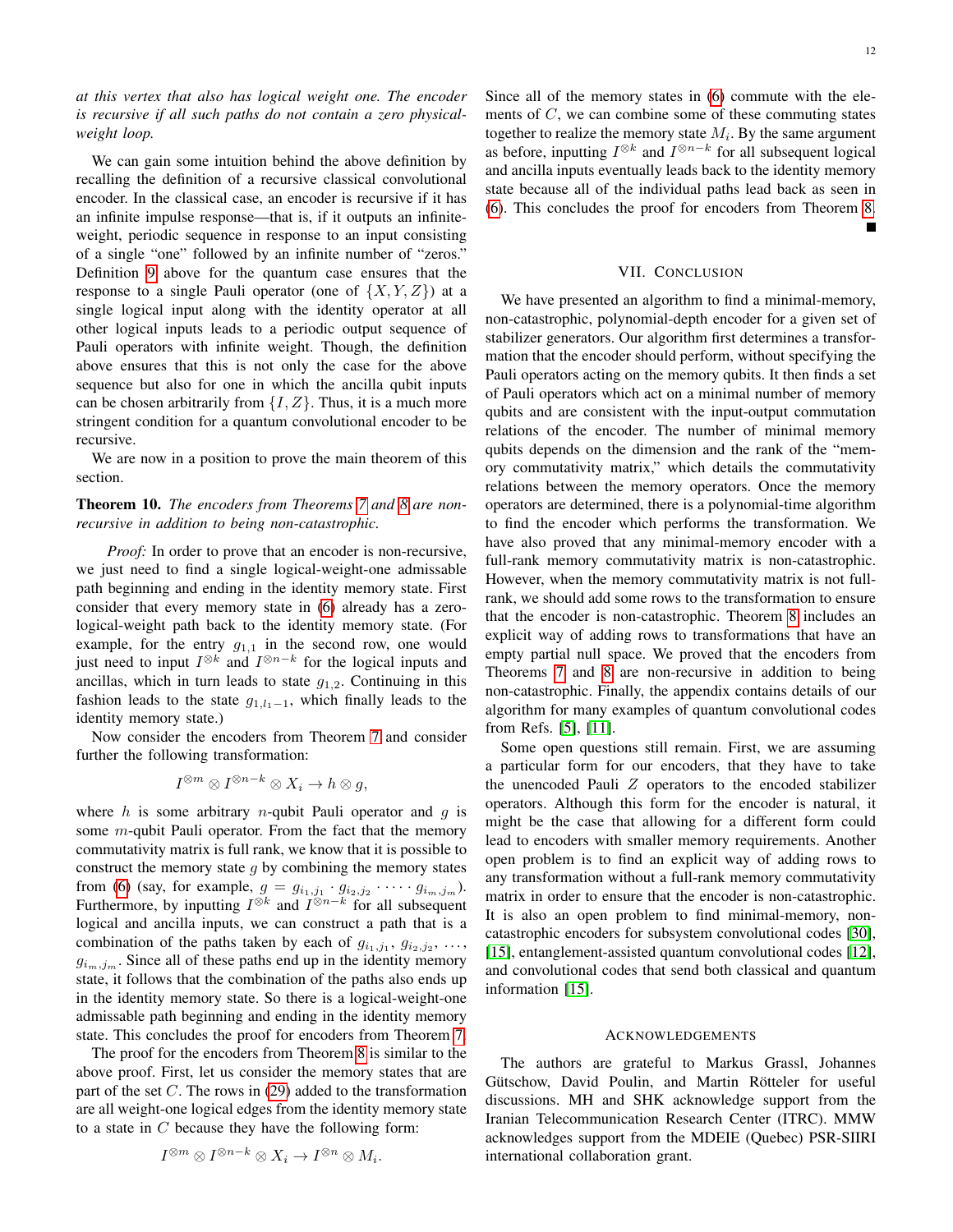#### **REFERENCES**

- <span id="page-13-0"></span>[1] P. W. Shor, "Scheme for reducing decoherence in quantum computer memory," *Physical Review A*, vol. 52, no. 4, pp. R2493–R2496, October 1995.
- <span id="page-13-1"></span>[2] D. Gottesman, "Stabilizer codes and quantum error correction," Ph.D. dissertation, California Institute of Technology, 1997.
- <span id="page-13-2"></span>[3] A. M. Steane, "Error correcting codes in quantum theory," *Physical Review Letters*, vol. 77, no. 5, pp. 793–797, July 1996.
- <span id="page-13-3"></span>[4] H. Ollivier and J.-P. Tillich, "Description of a quantum convolutional code," *Physical Review Letters*, vol. 91, no. 17, p. 177902, Oct. 2003.
- <span id="page-13-4"></span>[5] G. D. Forney, M. Grassl, and S. Guha, "Convolutional and tail-biting quantum error-correcting codes," *IEEE Transactions on Information Theory*, vol. 53, pp. 865–880, 2007.
- <span id="page-13-5"></span>[6] M. Grassl and M. Rötteler, "Quantum convolutional codes: Encoders and structural properties," in *Proceedings of the Forty-Fourth Annual Allerton Conference*, Allerton House, UIUC, Illinois, USA, September 2006, pp. 510–519.
- <span id="page-13-6"></span>[7] D. Poulin, J.-P. Tillich, and H. Ollivier, "Quantum serial turbo-codes," *IEEE Transactions on Information Theory*, vol. 55, no. 6, pp. 2776– 2798, June 2009.
- <span id="page-13-7"></span>[8] S. A. Aly, M. Grassl, A. Klappenecker, M. Roetteler, and P. K. Sarvepalli, "Quantum convolutional BCH codes," in *Proceedings of the 10th Canadian Workshop on Information Theory*, 2007, pp. 180–183, arXiv:quant-ph/0703113.
- <span id="page-13-8"></span>[9] S. A. Aly, A. Klappenecker, and P. K. Sarvepalli, "Quantum convolutional codes derived from Reed-Solomon and Reed-Muller codes," in *Proceedings of the 2007 International Symposium on Information Theory*, Nice, France, June 2007, pp. 821–825, arXiv:quant-ph/0701037.
- <span id="page-13-9"></span>[10] M. Grassl and M. Rötteler, "Noncatastrophic encoders and encoder inverses for quantum convolutional codes," in *Proceedings of the 2006 IEEE International Symposium on Information Theory*, Seattle, Washington, USA, July 2006, pp. 1109–1113, arXiv:quant-ph/0602129.
- <span id="page-13-10"></span>[11] ——, "Constructions of quantum convolutional codes," in *Proceedings of the 2007 IEEE International Symposium on Information Theory*, Nice, France, June 2007, pp. 816–820.
- <span id="page-13-11"></span>[12] M. M. Wilde and T. A. Brun, "Entanglement-assisted quantum convolutional coding," *Physical Review A*, vol. 81, no. 4, p. 042333, April 2010.
- <span id="page-13-12"></span>[13] ——, "Quantum convolutional coding with shared entanglement: General structure," *Quantum Information Processing*, vol. 9, no. 5, pp. 509– 540, October 2010, arXiv:0807.3803.
- <span id="page-13-13"></span>[14] ——, "Extra shared entanglement reduces memory demand in quantum convolutional coding," *Physical Review A*, vol. 79, no. 3, p. 032313, March 2009.
- <span id="page-13-14"></span>[15] ——, "Unified quantum convolutional coding," in *Proceedings of the IEEE International Symposium on Information Theory*, Toronto, Ontario, Canada, July 2008, arXiv:0801.0821.
- <span id="page-13-15"></span>[16] M. M. Wilde and M.-H. Hsieh, "Entanglement boosts quantum turbo codes," *Proceedings of the 2011 IEEE International Symposium on Information Theory*, August 2011, Saint-Petersburg, Russia. arXiv:1010.1256.
- <span id="page-13-16"></span>[17] G. D. Forney, "Convolutional codes I: Algebraic structure," *IEEE Transactions on Information Theory*, vol. 16, no. 6, pp. 720–738, November 1970.
- <span id="page-13-17"></span>[18] R. Johannesson and K. S. Zigangirov, *Fundamentals of Convolutional Coding*. Wiley-IEEE Press, 1999.
- <span id="page-13-18"></span>[19] M. Houshmand, S. Hosseini-Khayat, and M. M. Wilde, "Minimal memory requirements for pearl necklace encoders of quantum convolutional codes," *IEEE Transactions on Computers (electronic before print)*, November 2010, arXiv:1004.5179.
- <span id="page-13-19"></span>[20] M. Houshmand and S. Hosseini-Khayat, "Minimal-memory realization of pearl-necklace encoders of general quantum convolutional codes," *Physical Review A*, vol. 83, no. 2, p. 022308, February 2011.
- <span id="page-13-20"></span>[21] M. M. Wilde, M. Houshmand, and S. Hosseini-Khayat, "Examples of minimal-memory, non-catastrophic quantum convolutional encoders," in *Proceedings of the 2011 IEEE International Symposium on Information Theory*, Saint-Petersburg, Russia, August 2011, arXiv:1011.5535.
- <span id="page-13-21"></span>[22] M. M. Wilde and T. A. Brun, "Optimal entanglement formulas for entanglement-assisted quantum coding," *Physical Review A*, vol. 77, p. 064302, 2008.
- <span id="page-13-22"></span>[23] M. M. Wilde, "Logical operators of quantum codes," *Physical Review A*, vol. 79, no. 6, p. 062322, June 2009.
- <span id="page-13-23"></span>[24] T. A. Brun, I. Devetak, and M.-H. Hsieh, "Correcting quantum errors with entanglement," *Science*, vol. 314, no. 5798, pp. 436–439, October 2006.
- <span id="page-13-24"></span>[25] A. J. Viterbi, "Convolutional codes and their performance in communication systems," *IEEE Transactions on Communication Technology*, vol. 19, no. 5, pp. 751–772, October 1971.
- <span id="page-13-25"></span>[26] R. J. McEliece, *The Theory of Information and Coding*. Cambridge University Press, 2002.
- <span id="page-13-26"></span>[27] S. Bravyi, D. Fattal, and D. Gottesman, "GHZ extraction yield for multipartite stabilizer states," *Journal of Mathematical Physics*, vol. 47, no. 6, p. 062106, 2006.
- <span id="page-13-27"></span>[28] H. Ollivier and J.-P. Tillich, "Quantum convolutional codes: Fundamentals," 2004, arXiv:quant-ph/0401134.
- <span id="page-13-28"></span>[29] J. Gütschow, "Representation of convolutional stabilizer codes as Clifford memory channels," Universität Hannover, Tech. Rep., June 2010, unpublished.
- <span id="page-13-29"></span>[30] D. Poulin, "Stabilizer formalism for operator quantum error correction," *Physical Review Letters*, vol. 95, no. 23, p. 230504, 2005.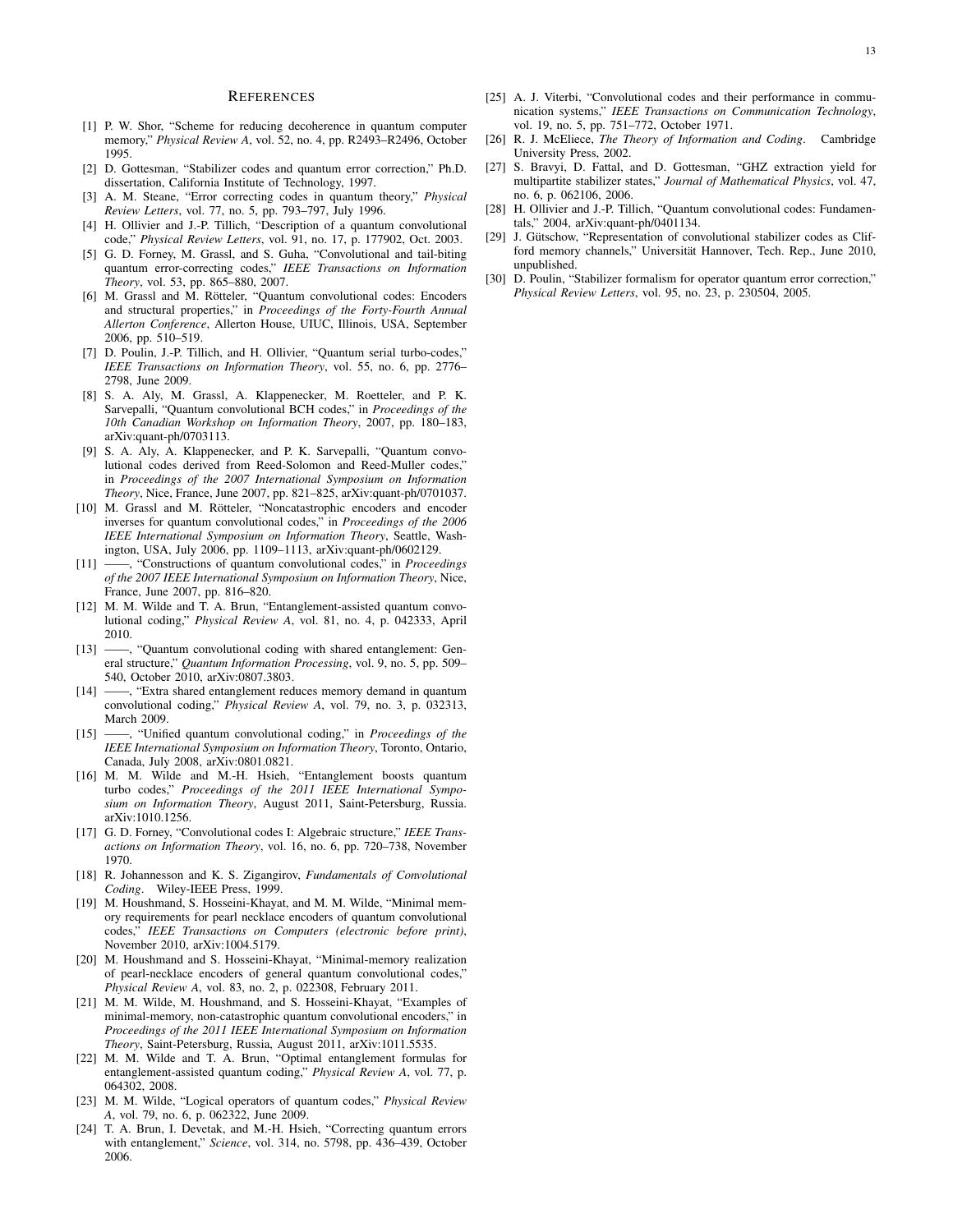#### APPENDIX

This section includes many examples of quantum convolutional codes from Refs. [\[5\]](#page-13-4), [\[11\]](#page-13-10) with non-full rank memory commutativity matrix. For all of them we state how to add rows to be confident that the minimal-memory encoder implementing the transformation is non-catastrophic.

#### *A. First Example*

The second example in Table I in [\[5\]](#page-13-4) has the following two stabilizer generators:

So the encoder should act as follows:

| Mem.                       |   | Anc. | Info. |  |  | Phys. |   | Mem.               |      |
|----------------------------|---|------|-------|--|--|-------|---|--------------------|------|
| $\overline{I^{\otimes m}}$ | 7 |      |       |  |  |       | Х | $g_{1,1}$          |      |
| $g_{1,1}$                  |   |      |       |  |  | Х     | Х | $g_{1,2}$          |      |
| $g_{1,2}$                  |   |      |       |  |  |       | Х | $g_{1,3}$          |      |
| $g_{1,3}$                  |   |      |       |  |  |       | Х | $I^{\bigotimes m}$ | (30) |
| $\overline{I^{\otimes m}}$ |   | Ζ    |       |  |  | Ζ     | Ζ | $g_{2,1}$          |      |
| $g_{2,1}$                  |   |      |       |  |  |       | Ζ | $g_{2,2}$          |      |
| $g_{2,2}$                  |   |      |       |  |  |       | Ζ | $g_{2,3}$          |      |
| $g_{2,3}$                  |   |      |       |  |  |       | Ζ | $I^{\otimes m}$    |      |

The commutativity matrix corresponding the above transformation is:

$$
\Omega = \begin{bmatrix} 0 & 0 & 0 & 0 & 0 & 0 \\ 0 & 0 & 0 & 0 & 0 & 1 \\ 0 & 0 & 0 & 0 & 1 & 0 \\ 0 & 0 & 0 & 0 & 0 & 0 \\ 0 & 0 & 1 & 0 & 0 & 0 \\ 0 & 1 & 0 & 0 & 0 & 0 \end{bmatrix}.
$$

Dimension of  $\Omega$  is six and its rank is equal to four, so based on Theorem [4](#page-5-4) the encoder requires at least four memory qubits. A set of generators with minimal amount of required memory is:

$$
g_{1,1} = ZIII
$$
,  $g_{1,2} = IIZI$ ,  $g_{1,3} = IIIX$ ,  
\n $g_{2,1} = IZII$ ,  $g_{2,2} = IIIZ$ ,  $g_{2,3} = IIXI$ .

Thus, the minimal-memory encoder implements the following transformation:

|   | Mem. |  |   | Anc. | Info. |  | Phys. |                  |                  | Mem.              |   |                |                  |                  |
|---|------|--|---|------|-------|--|-------|------------------|------------------|-------------------|---|----------------|------------------|------------------|
|   |      |  |   |      |       |  | X     | $\boldsymbol{X}$ | Х                | $X_{-}$           | Z |                |                  |                  |
| Ζ |      |  |   |      |       |  |       |                  | Х                | $X_{-}$           |   | $\overline{I}$ | Ζ                | $\top$           |
| I |      |  |   |      |       |  |       | $\boldsymbol{X}$ |                  | $X_{\mathcal{E}}$ |   |                |                  | $\boldsymbol{X}$ |
| I |      |  | Х |      |       |  |       |                  | $\boldsymbol{X}$ | Х                 |   |                |                  |                  |
|   |      |  |   | Z    |       |  | Z     | Z                | Z                | Ζ                 |   | Z              |                  |                  |
|   |      |  |   |      |       |  |       |                  | Z                | Ζ                 |   |                |                  | Z                |
|   |      |  | Z |      |       |  |       |                  |                  | Z                 |   |                | $\boldsymbol{X}$ |                  |
|   |      |  |   |      |       |  |       |                  | Z                | Ζ                 |   |                |                  |                  |

The memory operators which can be a part of catastrophic cycle are the members of following set:

$$
C = \{Z_1^{e_1} Z_2^{e_2} : e_1, e_2 \in \{0, 1\}\}.
$$

Based on Theorem [4,](#page-5-4) since the set  $S_1$  corresponding the above transformation is an empty set, assigning any basis of set  $C$  to output memories of the rows of  $S_2$  will make the encoder non-catastrophic. So any encoder implementing the following

.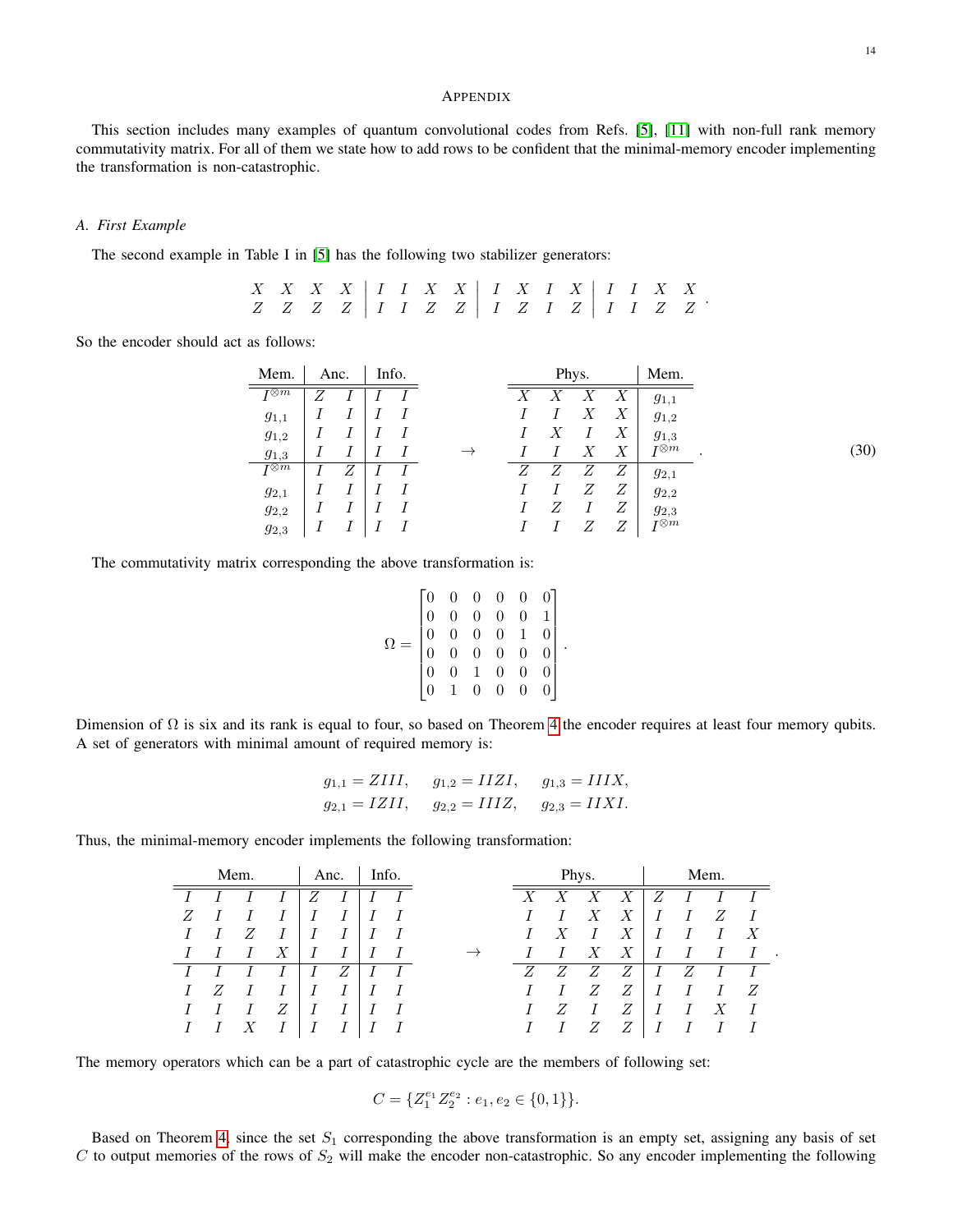transformation is non-catastrophic.

|   |   | Mem. |   |   | Anc. |   | Info. |               |   |   | Phys. |   |   |   | Mem. |   |  |
|---|---|------|---|---|------|---|-------|---------------|---|---|-------|---|---|---|------|---|--|
|   |   |      |   | 7 |      |   |       |               | Х | Х | Х     | Х | Ζ |   |      |   |  |
| Ζ |   |      |   |   |      |   |       |               |   |   | Χ     | X |   |   | Ζ    |   |  |
|   |   | Ζ    |   |   |      |   |       |               |   | Х |       | X |   |   |      | Х |  |
|   |   |      | X |   |      | 7 |       |               |   |   | Х     | X |   |   |      |   |  |
|   |   |      |   |   | Ζ    |   |       | $\rightarrow$ | Ζ | Z | Z     | Ζ |   | Z |      |   |  |
|   | Z |      |   |   |      |   |       |               |   |   | Z     | Ζ |   |   |      | Z |  |
|   |   |      | Ζ | Ι | 1    |   |       |               |   |   |       | Ζ |   |   |      |   |  |
|   |   | Х    |   |   |      |   |       |               |   |   | Z     | Ζ |   |   |      |   |  |
|   |   |      |   |   |      | Х |       |               |   |   |       |   | Ζ |   |      |   |  |
|   |   |      |   |   |      |   | Х     |               |   |   |       |   |   | Ζ |      |   |  |

# *B. Second Example*

The third example in Table I in [\[5\]](#page-13-4) has two following generators:

So the encoding unitary should act as follows:

| Mem.                       | Anc. |  | Info. |   |   | Phys. |   | Mem.            |
|----------------------------|------|--|-------|---|---|-------|---|-----------------|
| $\overline{I^{\otimes m}}$ | Ζ    |  |       | X | X | Х     | X | $g_{1,1}$       |
| $g_{1,1}$                  |      |  |       | Х | Х |       |   | $g_{1,2}$       |
| $g_{1,2}$                  |      |  |       |   | X |       | Х | $g_{1,3}$       |
| $g_{1,3}$                  |      |  |       |   |   | Х     | Х | $I^{\otimes m}$ |
| $\overline{I^{\otimes m}}$ |      |  |       | Ζ |   | Ζ     | Ζ | $g_{2,1}$       |
| $g_{2,1}$                  |      |  |       | Х |   |       |   | $g_{2,2}$       |
| $g_{2,2}$                  |      |  |       |   |   |       | Ζ | $g_{2,3}$       |
| $g_{2,3}$                  |      |  |       |   |   | Ζ     | Ζ | $I^{\otimes m}$ |

The commutativity matrix is:

$$
\Omega = \begin{bmatrix} 0 & 0 & 0 & 0 & 0 & 0 \\ 0 & 0 & 0 & 0 & 0 & 1 \\ 0 & 0 & 0 & 0 & 1 & 0 \\ 0 & 0 & 0 & 0 & 0 & 0 \\ 0 & 0 & 1 & 0 & 0 & 0 \\ 0 & 1 & 0 & 0 & 0 & 0 \end{bmatrix},
$$

with dimension equal to six and rank equal to four. A set of generators with minimal amount of required memory is:

$$
\begin{aligned} g_{1,1} &= ZIII, \quad & g_{1,2} &= IIZI, \quad & g_{1,3} &= IIIX, \\ g_{2,1} &= IZII, \quad & g_{2,2} &= IIIZ, \quad & g_{2,3} &= IIXI. \end{aligned}
$$

So the minimal-memory encoder performs the following transformation:

|   |                | Mem. |   |   | Anc. | Info. |          |                  | Phys. |   |   |   | Mem. |                      |
|---|----------------|------|---|---|------|-------|----------|------------------|-------|---|---|---|------|----------------------|
|   |                |      |   | Ζ |      |       | X        | $\boldsymbol{X}$ | X     | X | Ζ |   |      |                      |
| Ζ |                |      |   |   |      |       | Х        | X                |       |   |   | I | Ζ    |                      |
| I | $\overline{1}$ | Z    |   |   |      |       | $\prime$ | $\boldsymbol{X}$ |       | Х |   |   |      | $\boldsymbol{X}$     |
| I |                |      | X |   |      |       |          |                  | Х     | X |   |   |      | $\ddot{\phantom{0}}$ |
|   |                |      |   |   | Ζ    |       | Z        | Ζ                | Ζ     | Ζ |   | Ζ |      |                      |
| I | Z              |      |   |   |      |       | Z        | Ζ                |       |   |   |   | Ι    | Z                    |
| Ι |                |      | Ζ |   |      |       |          |                  |       | Ζ |   |   |      |                      |
|   |                |      |   |   |      |       |          |                  | Z     | Ζ |   |   |      |                      |

The memory operators which can be a part of catastrophic cycle are the members of following set:

$$
C = \{Z_1^{e_1} Z_2^{e_2} : e_1, e_2 \in \{0, 1\}\}.
$$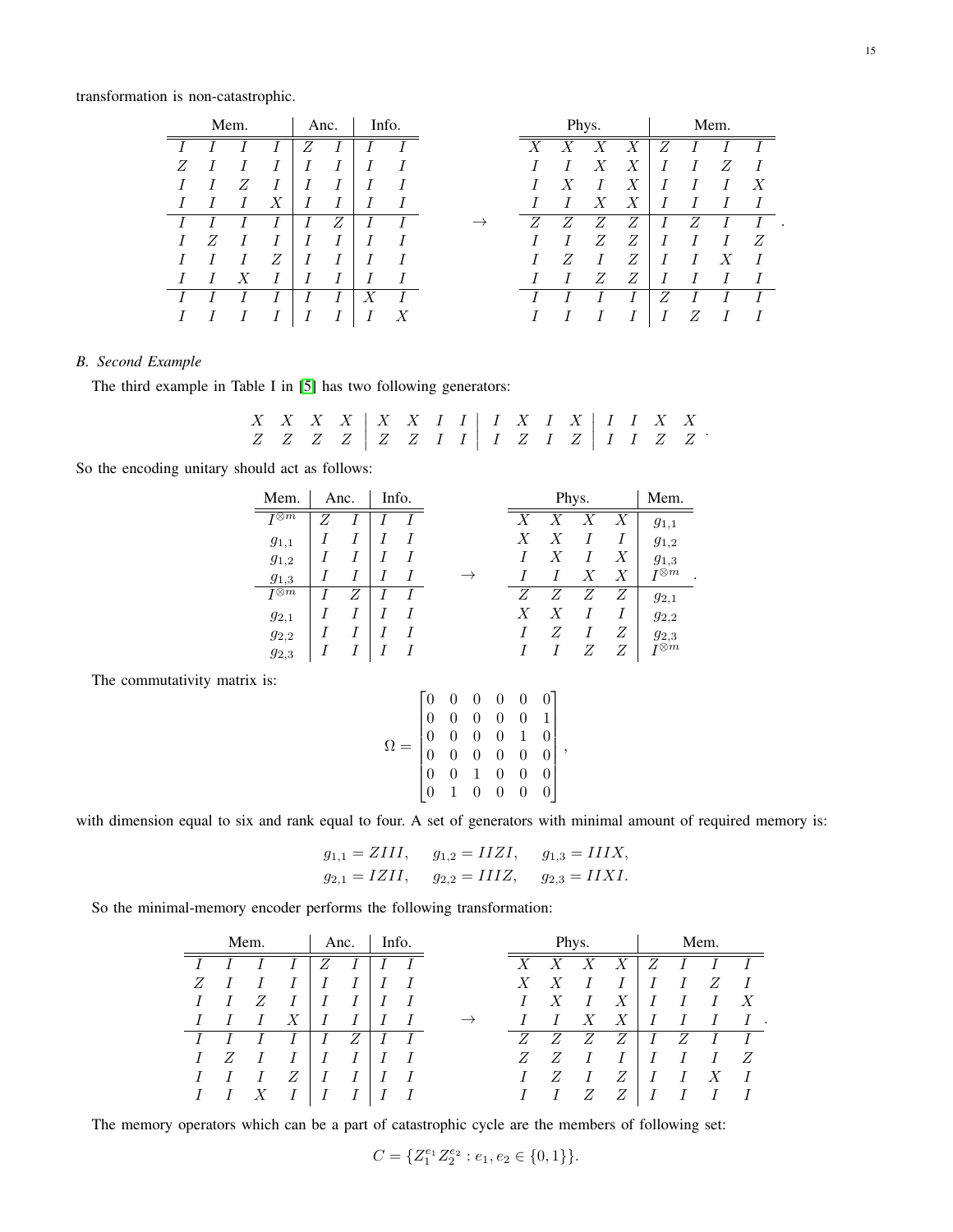| ation is non-catastrophic. |  |      |                                  |  |                                                                                |  |                                                             |       |  |      |  |
|----------------------------|--|------|----------------------------------|--|--------------------------------------------------------------------------------|--|-------------------------------------------------------------|-------|--|------|--|
|                            |  | Mem. |                                  |  | $\vert$ Anc. $\vert$ Info.                                                     |  |                                                             | Phys. |  | Mem. |  |
|                            |  |      | $I$ $I$ $I$ $I$ $Z$ $I$ $I$ $I$  |  |                                                                                |  | $X \quad X \quad X \quad X \mid Z \quad I \quad I \quad I$  |       |  |      |  |
|                            |  |      | $Z \quad I \quad I \quad I$      |  | $\begin{array}{cc} \begin{array}{ccc} & I & I & I \end{array} & I \end{array}$ |  | $X \quad X \quad I \quad I \quad I \quad I \quad Z \quad I$ |       |  |      |  |
|                            |  |      | $I \quad I \quad Z \quad I \mid$ |  |                                                                                |  | $I \quad X \quad I \quad X \mid I \quad I \quad I \quad X$  |       |  |      |  |
|                            |  |      | $I$ $I$ $I$ $X$ $I$ $I$ $I$ $I$  |  |                                                                                |  | $I$ $I$ $X$ $X$   $I$ $I$ $I$ $I$                           |       |  |      |  |

→ Z Z Z Z I Z I I

Z Z I I I I I Z

 $I$   $I$   $Z$   $Z$   $|$   $I$   $I$   $I$   $I$  $I$   $I$   $I$   $|Z$   $I$   $I$   $I$ I I I I I Z I I

 $\begin{array}{cc} I & Z & I & I & X & I \\ Z & Z & I & I & I & I \end{array}$ 

 $I$  .

Based on Theorem [8,](#page-11-4) since the set  $S_1$  corresponding the above transformation is an empty set, assigning any basis of set  $C$  to output memories of the rows of  $S_2$  will make the encoder non-catastrophic. So any encoder corresponding the following transformati

#### *C. Third Example*

The stabilizer generators for the fourth example in Table I in [\[5\]](#page-13-4) are as follows:

 $I$   $I$   $I$   $I$   $I$   $Z$   $I$   $I$  $I \quad Z \quad I \quad I \quad I \quad I \quad I \quad I$  $I$   $I$   $I$   $Z$   $I$   $I$   $I$   $I$   $I$  $I$   $I$   $X$   $I$   $I$   $I$   $I$   $I$   $I$  $I \quad I \quad I \quad I \quad I \quad I \quad X \quad I$  $I$   $I$   $I$   $I$   $I$   $I$   $I$   $X$ 

|  |  |  |  |  |  |  |  |  | $X \quad X \quad X \quad X \quad X \quad   \quad I \quad X \quad X \quad I \quad   \quad I \quad X \quad X \quad I \quad X \quad   \quad I \quad I \quad X \quad X$ |
|--|--|--|--|--|--|--|--|--|---------------------------------------------------------------------------------------------------------------------------------------------------------------------|
|  |  |  |  |  |  |  |  |  | Z Z Z Z Z $\vert I \vert I \vert Z \vert Z \vert I \vert I \vert Z \vert Z \vert I \vert I \vert Z \vert I \vert I \vert I \vert Z \vert Z \vert I$                 |

So the encoding unitary should act as follows:

| Mem.                       | Anc. |   | Info. |  |   | Phys. |                  |   | Mem.            |  |
|----------------------------|------|---|-------|--|---|-------|------------------|---|-----------------|--|
| $\overline{I^{\otimes m}}$ | Ζ    |   |       |  | Х | X     | Х                | Х | $g_{1,1}$       |  |
| $g_{1,1}$                  |      |   |       |  |   | Х     | Х                |   | $g_{1,2}$       |  |
| $g_{1,2}$                  |      |   |       |  | X | Х     |                  | Х | $g_{1,3}$       |  |
| $g_{1,3}$                  |      |   |       |  |   |       | $\boldsymbol{X}$ | Х | $I^{\otimes m}$ |  |
| $\overline{I^{\otimes m}}$ |      | Ζ |       |  | Ζ | Ζ     | Ζ                | Ζ | $g_{2,1}$       |  |
| $g_{2,1}$                  |      |   |       |  |   | Z     | Ζ                |   | $g_{2,2}$       |  |
| $g_{2,2}$                  |      |   |       |  | Ζ | Ζ     | I                | Ζ | $g_{2,3}$       |  |
| $g_{2,3}$                  |      |   |       |  |   |       | Z                | Ζ | $I^{\otimes m}$ |  |

The commutativity matrix is equal to:

$$
\Omega = \begin{bmatrix} 0 & 0 & 0 & 1 & 0 & 1 \\ 0 & 0 & 0 & 0 & 1 & 1 \\ 0 & 0 & 0 & 1 & 1 & 0 \\ 1 & 0 & 1 & 0 & 0 & 0 \\ 0 & 1 & 1 & 0 & 0 & 0 \\ 1 & 1 & 0 & 0 & 0 & 0 \end{bmatrix}
$$

.

The dimension of the matrix is six and the rank is four. A set of generators with minimal amount of required memory is:

$$
g_{1,1} = ZZII
$$
,  $g_{1,2} = IIIZ$ ,  $g_{1,3} = IIXI$ ,  
\n $g_{2,1} = XIZI$ ,  $g_{2,2} = IIZX$ ,  $g_{2,3} = IXIX$ .

So the encoding unitary should act as follows:

|                  | Mem. |   |   |   | Anc. | Info. |               |   |             | Phys. |                  |   |   |   | Mem. |       |
|------------------|------|---|---|---|------|-------|---------------|---|-------------|-------|------------------|---|---|---|------|-------|
|                  |      |   |   | Ζ |      |       |               |   | $X \quad X$ | X     | $\boldsymbol{X}$ | X | Ζ | Z |      |       |
| Ζ                | Z    |   |   |   |      |       |               | I |             | X     | X                |   |   |   |      | – Z   |
|                  |      |   | Ζ |   |      |       |               | I | X           | X     |                  | X |   |   |      |       |
| I                |      | X |   |   |      |       | $\rightarrow$ |   |             |       | X                | X |   |   |      | $I$ . |
|                  |      |   |   |   | Ζ    |       |               | Z | Z           | Z     | Z                | Ζ | X |   | Z    |       |
| $\boldsymbol{X}$ | I    | Z |   |   |      |       |               |   |             | Z     | Z                | I |   |   | Z    | X     |
|                  |      | Z | X |   |      |       |               | I | Z           |       |                  | Ζ |   |   |      | X     |
|                  |      |   |   |   |      |       |               |   |             |       | Z                | Ζ |   |   |      |       |

The memory operators which can be a part of catastrophic cycle are the members of following set:

$$
C = \{X_1^{e_1} X_1^{e_2} X_2^{e_1} X_2^{e_2} X_3^{e_2} X_4^{e_2} : e_1, e_2 \in \{0, 1\}\}.
$$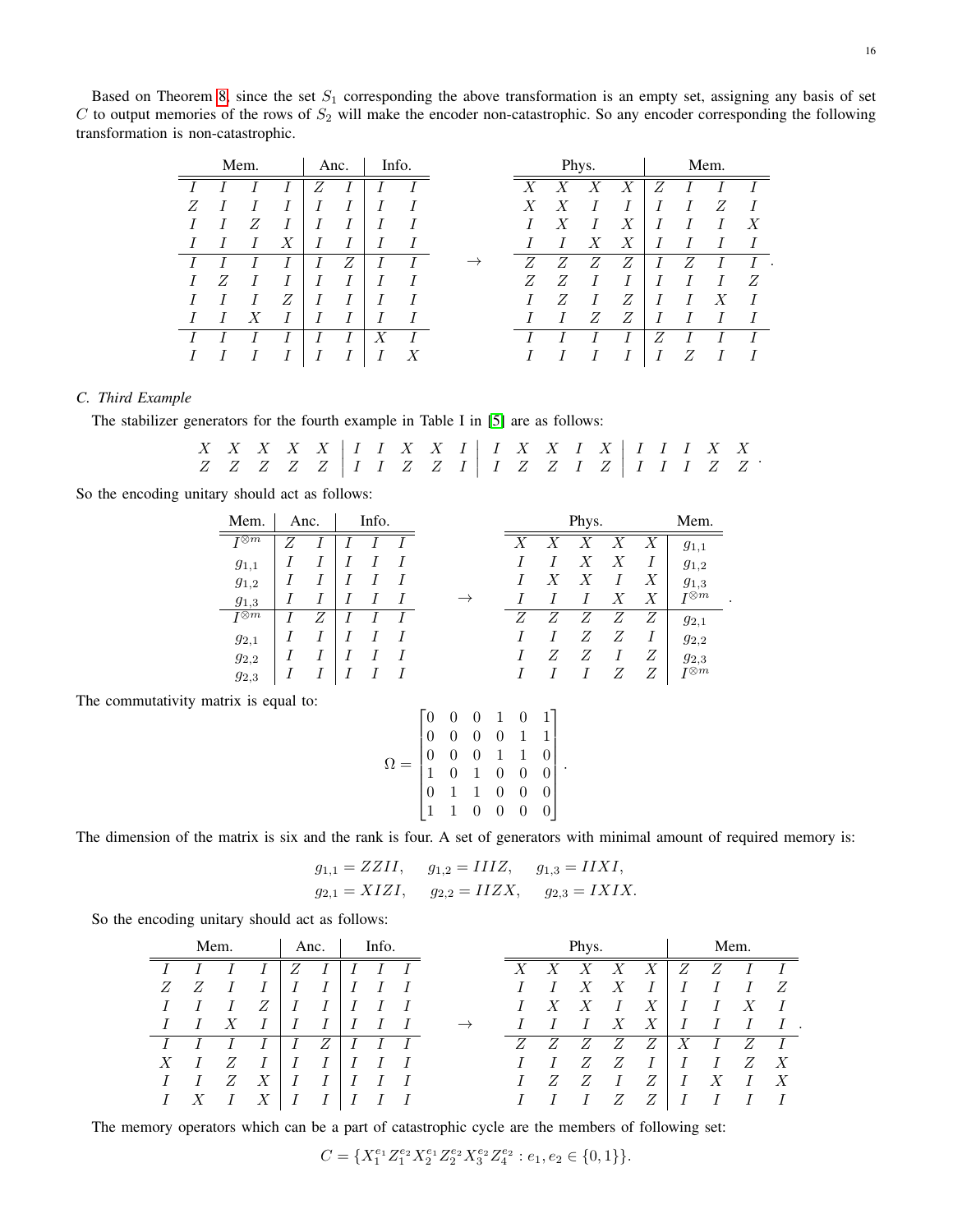Based on Theorem [8,](#page-11-4) since the set  $S_1$  corresponding the above transformation is an empty set, assigning any basis of set  $C$  to output memories of the rows of  $S_2$  will make the encoder non-catastrophic. So any encoder implementing the following transformation is non-catastrophic:

|   | Mem.<br>Anc. |   |                  |   |   | Info. |               |   |   | Phys.            |   |   |   |   | Mem. |   |
|---|--------------|---|------------------|---|---|-------|---------------|---|---|------------------|---|---|---|---|------|---|
|   |              |   |                  | Ζ |   |       |               | X | Х |                  | Х | X | Ζ | Ζ |      |   |
| Z | Ζ            |   |                  |   |   |       |               |   |   | Х                | Х |   |   |   |      | Z |
|   |              |   | Ζ                |   |   |       |               |   | X | $\boldsymbol{X}$ |   | Х |   |   | Х    |   |
|   |              |   |                  |   |   |       |               |   |   |                  | Х | Х |   |   |      |   |
|   |              |   |                  |   | Ζ |       | $\rightarrow$ | Ζ | Ζ | Ζ                | Ζ | Ζ | Х |   | Ζ    |   |
| X |              | Ζ |                  |   |   |       |               |   |   | Z                | Ζ |   |   |   | Z    | X |
|   |              | Ζ | $\boldsymbol{X}$ |   |   |       |               |   |   | Z                |   | Ζ |   | Х |      | X |
|   | Х            |   | Х                |   |   |       |               |   |   |                  | Z | Ζ |   |   |      | I |
|   |              |   |                  |   |   |       |               |   |   |                  |   |   | Λ |   |      |   |
|   |              |   |                  |   |   |       |               |   |   |                  |   |   | Ζ | Ζ |      | Z |

# *D. Fourth Example*

The stabilizer generators for the sixth example in Table I in [\[5\]](#page-13-4) are:

|  |  | $X \quad X \quad X \quad X \quad X \quad X \quad X \quad I \quad X \quad I \quad X \quad I \quad I \quad I \quad X \quad X \quad I \quad X \quad X \quad X \quad X \quad X$ |  |  |  |  |  |  |  |  |
|--|--|-----------------------------------------------------------------------------------------------------------------------------------------------------------------------------|--|--|--|--|--|--|--|--|
|  |  | Z Z Z Z Z $\vert$ Z I Z I Z $\vert$ I I I Z Z $\vert$ I Z Z Z Z $\vert$                                                                                                     |  |  |  |  |  |  |  |  |

So the encoding unitary should act as follows:

| Mem.                       | Anc. |   | Info. |  |   |   | Phys. |   |   | Mem.            |  |
|----------------------------|------|---|-------|--|---|---|-------|---|---|-----------------|--|
| $\overline{I^{\otimes m}}$ | Ζ    |   |       |  | Х | Х | Х     | Х | Х | $g_{1,1}$       |  |
| $g_{1,1}$                  |      |   |       |  | Х |   | X     | 1 | Х | $g_{1,2}$       |  |
| $g_{1,2}$                  |      |   |       |  |   |   |       | Х | Х | $g_{1,3}$       |  |
| $g_{1,3}$                  |      |   |       |  |   | X | X     | Χ | Х | $I^{\otimes m}$ |  |
| $I^{\otimes m}$            |      | Ζ |       |  |   |   |       | Ζ | Ζ | $g_{2,1}$       |  |
| $g_{2,1}$                  |      |   |       |  | Ζ |   | Ζ     | Ι | Ζ | $g_{2,2}$       |  |
| $g_{2,2}$                  |      |   |       |  |   |   |       | Ζ | Ζ | $g_{2,3}$       |  |
| $g_{2,3}$                  |      |   |       |  |   |   | Z     | Ζ | Ζ | $I^{\otimes m}$ |  |

The commutativity matrix is:

|  | $\begin{bmatrix} 0 & 0 & 0 & 1 & 1 & 0 \\ 0 & 0 & 0 & 1 & 0 & 0 \\ 0 & 0 & 0 & 0 & 0 & 0 \\ 1 & 1 & 0 & 0 & 0 & 0 \\ 1 & 0 & 0 & 0 & 0 & 0 \\ 0 & 0 & 0 & 0 & 0 & 0 \end{bmatrix}$ |  |  |
|--|------------------------------------------------------------------------------------------------------------------------------------------------------------------------------------|--|--|

.

The dimension of  $\Omega$  is equal to six and its rank is equal to four. A set of memory operators which act on minimal amount of required memory is:

$$
g_{1,1} = ZZII
$$
,  $g_{1,2} = ZIII$ ,  $g_{1,3} = IIZI$ ,  
\n $g_{2,1} = XIII$ ,  $g_{2,2} = IXII$ ,  $g_{2,3} = IIIZ$ ,

so the minimal-memory encoder implements the following transformation:

|   | Mem. |   |           |                  | Anc.          |                                          | Info. |  |       |             | Phys. |             |                |   | Mem. |   |     |                          |
|---|------|---|-----------|------------------|---------------|------------------------------------------|-------|--|-------|-------------|-------|-------------|----------------|---|------|---|-----|--------------------------|
|   |      |   |           | Ζ                |               |                                          |       |  |       | $X \quad X$ | X     | X           | X <sup>1</sup> | Z | Z    |   |     |                          |
| Z | Z    |   | $-I^{-1}$ |                  | $I^+$         |                                          |       |  | $X$ I |             | X     | I           | X              | Z | I    |   |     |                          |
| Z |      |   | $I^+$     |                  | $I \parallel$ | $\begin{array}{cc} \nI & I\n\end{array}$ |       |  |       |             | I     | X           | $X^+$          | I | I    | Z |     |                          |
|   | I    | Z | $I^+$     |                  | $I^+$         |                                          |       |  |       | X           | X     | X           | X              |   |      |   |     | $\overline{\phantom{a}}$ |
|   |      |   |           |                  | $Z$ .         |                                          |       |  |       | $Z \quad Z$ | Z     | Z           | Z              | X |      |   |     |                          |
| X |      |   | $I^+$     | I                | $I \mid$      |                                          |       |  | Ζ     | I           | Z     | I           | $Z \mid I$     |   | X    |   |     |                          |
|   |      |   | $-I^{-+}$ | I                | I             | $I \quad I$                              |       |  |       |             |       | Z           | Z              | I |      |   | - 7 |                          |
|   |      |   | Z         | $\boldsymbol{I}$ |               |                                          |       |  |       | Ζ           | Z     | $Z \quad Z$ |                |   |      |   |     |                          |

.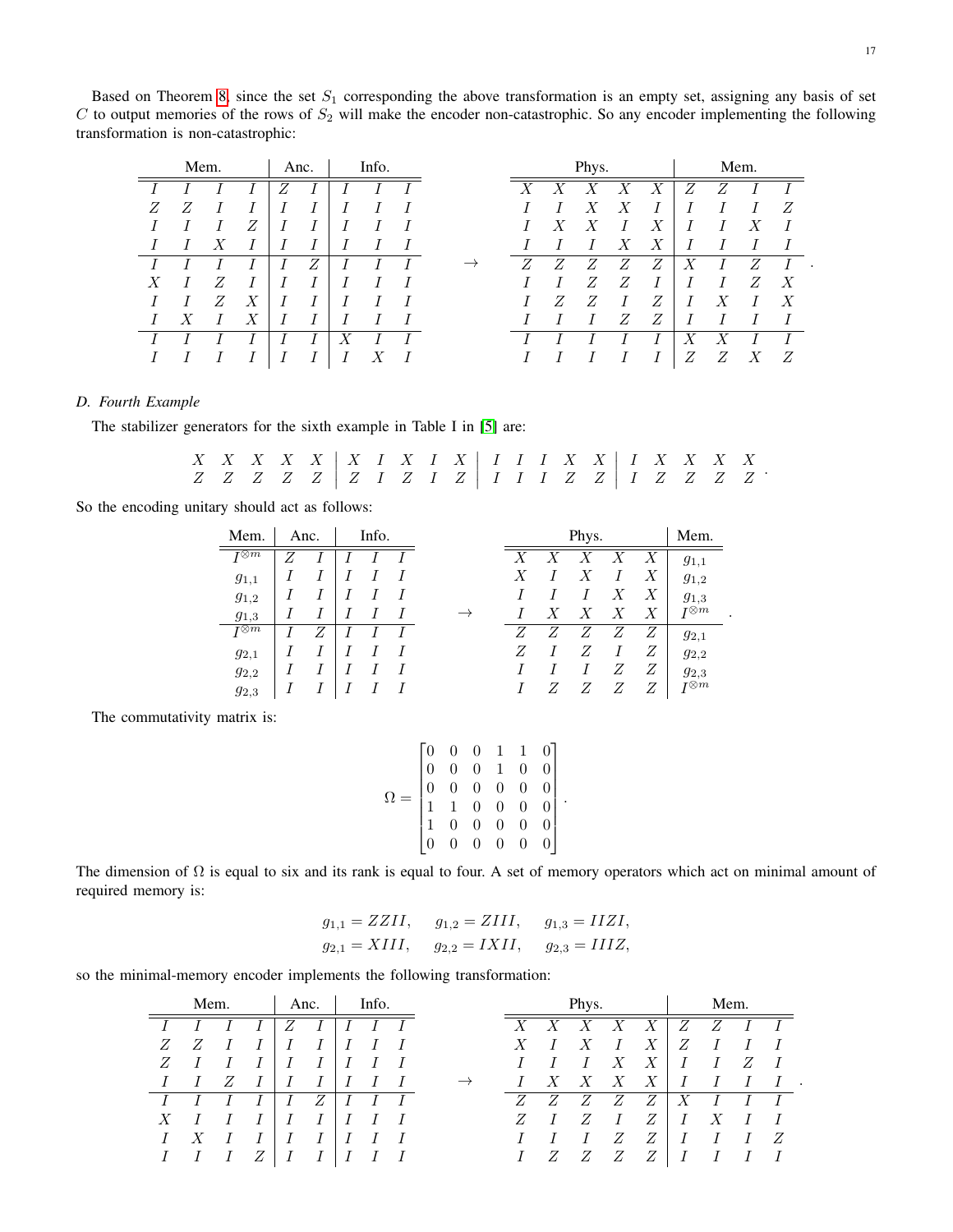The memory operators which can be a part of catastrophic cycle are the members of following set:

$$
C = \{Z_3^{e_1} Z_4^{e_2} : e_1, e_2 \in \{0, 1\}\}.
$$

Based on Theorem 8, since the set  $S_1$  corresponding the above transformation is an empty set, assigning any basis of set  $C$  to output memories of the rows of  $S_2$  will make the encoder non-catastrophic. So any encoder implementing the following transformation is non-catastrophic:

|   | Mem. |   |   |   | Anc. |   | Info. |               |   |   | Phys. |   |   |                  | Mem. |   |   |
|---|------|---|---|---|------|---|-------|---------------|---|---|-------|---|---|------------------|------|---|---|
|   |      |   |   | Ζ |      |   |       |               | Х |   |       | Х | X | Ζ                | Z    |   |   |
| Ζ | Ζ    |   |   |   |      |   |       |               | Х |   | Х     | 1 | Х | Ζ                |      |   |   |
| Ζ |      |   |   |   |      |   |       |               |   |   |       | Х | X | T                |      | Ζ | I |
|   |      | Ζ |   |   |      |   |       |               |   | Х |       | Х | X |                  |      |   |   |
|   |      |   |   |   | Ζ    |   |       | $\rightarrow$ | Ζ | Ζ | Ζ     | Z | Z | $\boldsymbol{X}$ |      |   |   |
| X |      |   |   |   |      |   |       |               | Ζ |   | Ζ     | I | Ζ |                  |      |   |   |
|   |      |   |   |   |      |   |       |               |   |   |       | Ζ | Ζ |                  |      |   | Z |
|   |      |   | Ζ |   |      |   |       |               |   | Ζ | Ζ     | Ζ | Z |                  |      |   | I |
|   |      |   |   |   |      | Х |       |               |   |   |       |   |   |                  |      | Z |   |
|   |      |   |   |   |      |   |       |               |   |   |       |   |   |                  |      |   | Z |

#### E. Fifth Example

The generators for the eighth example in Table I in [5] are:

| <i>X X X X X X X X</i> | <i>IXIXIXIX</i> | <i><b>IIX X II X X</b></i> | <i><b>IIII X X X X</b></i> |
|------------------------|-----------------|----------------------------|----------------------------|
| <i>ZZZZZZZZ</i>        | 17171717        | 11771172                   | $\bullet$<br>IIIIZZZZ      |

So the encoder should act as follows:

| Mem.                       |   | Anc. |  | Info. |  |   |   |   |   | Phys. |   |   |   | Mem.                     |
|----------------------------|---|------|--|-------|--|---|---|---|---|-------|---|---|---|--------------------------|
| $\overline{I^{\otimes m}}$ | 7 |      |  |       |  | Х | Х |   | Х | Х     | Х | Х | Х | $g_{1,1}$                |
| $g_{1,1}$                  |   |      |  |       |  |   |   |   | Х |       |   |   | Х | $g_{1,2}$                |
| $g_{1,2}$                  |   |      |  |       |  |   |   |   |   |       |   | Х | Х | $g_{1,3}$                |
| $g_{1,3}$                  |   |      |  |       |  |   |   |   |   |       | Х | X | X | $\overline{I} \otimes m$ |
| $\overline{I^{\otimes m}}$ |   | Ζ    |  |       |  | Ζ | Ζ | Ζ | Ζ | Ζ     | Ζ | Ζ | Ζ | $g_{2,1}$                |
| $g_{2,1}$                  |   |      |  |       |  |   |   |   |   |       |   |   | Ζ | $g_{2,2}$                |
| $g_{2,2}$                  |   |      |  |       |  |   |   |   |   |       |   | Ζ | Ζ | $g_{2,3}$                |
| $g_{2,3}$                  |   |      |  |       |  |   |   |   |   |       | Ζ | Ζ | Ζ | $I^{\otimes m}$          |

The commutativity matrix is zero matrix, so the minimal number of required memory is six. A set of memory operators with minimal amount of required memory is as follows:

$$
g_{1,1} = ZIIIII1
$$
,  $g_{1,2} = IZIIII1$ ,  $g_{1,3} = IIZII$ ,  
\n $g_{2,1} = IIIZII$ ,  $g_{2,2} = IIIIIZI$ ,  $g_{2,3} = IIIIIIZ$ 

So the encoder implements the following transformation:

| Mem.          | Anc. |  | Info. |  |                 |                     |                 |             | Phys. |   |       |   |   | Mem. |                  |   |                |
|---------------|------|--|-------|--|-----------------|---------------------|-----------------|-------------|-------|---|-------|---|---|------|------------------|---|----------------|
| IIIIII        |      |  |       |  |                 |                     | $X$ $X$ $X$ $X$ |             | X     |   | $X$ X | X | Z |      |                  |   |                |
| ZIIIII        |      |  |       |  |                 | $I \quad X \quad I$ |                 | X           |       | X |       | X |   |      |                  |   |                |
| <i>IZHH</i>   |      |  |       |  |                 |                     | $I$ $I$ $X$ $X$ |             |       |   | X     | X |   |      |                  |   |                |
| IIZIII        |      |  |       |  | $\rightarrow$ I | I                   | I               | $I$ X X X X |       |   |       |   |   |      |                  |   |                |
| <i>HHHH</i>   | Z    |  |       |  |                 | $Z \quad Z \quad Z$ |                 | Z           | Z     | Z | Z     | Ζ |   |      |                  |   |                |
| <i>IIIZII</i> |      |  |       |  | I               | Z                   | I               | Ζ           |       | Z |       | Ζ |   |      | $\boldsymbol{I}$ | Z | $\overline{1}$ |
| IIIIZI        |      |  |       |  | $\overline{I}$  |                     | Z               | Z           |       |   | Z     | Z |   |      |                  |   | Z              |
| <i>HHIZ</i>   |      |  |       |  |                 |                     |                 |             | Z     | Z | Z     | Ζ |   |      |                  |   |                |

The memory operators which can be a part of catastrophic cycle are the members of following set:

 $C = \{Z_1^{e_1} Z_2^{e_2} Z_3^{e_3} Z_4^{e_4} Z_5^{e_5} Z_6^{e_6} : e_1, e_2, e_3, e_4, e_5, e_6 \in \{0, 1\} \}.$ 

Based on Theorem 8, since the set  $S_1$  corresponding the above transformation is an empty set, assigning any basis of set C to output memories of the rows of  $S_2$  will make the encoder non-catastrophic. So any encoder implementing the following transformation is non-catastrophic: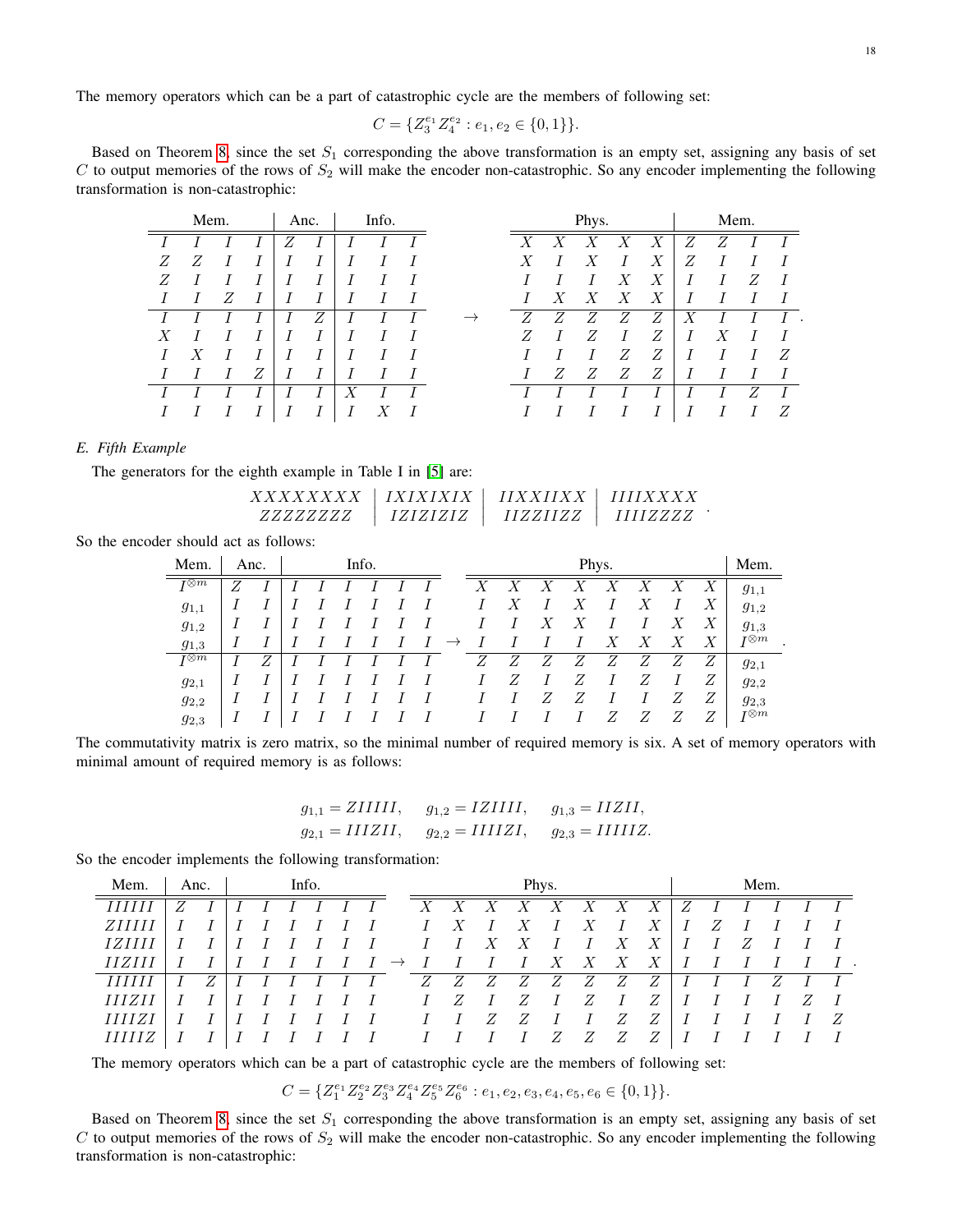| Mem.          | Anc. |   |   | Info. |   |   |   |               |                |   |   | Phys.         |   |   |   |                |   |   | Mem. |   |   |   |
|---------------|------|---|---|-------|---|---|---|---------------|----------------|---|---|---------------|---|---|---|----------------|---|---|------|---|---|---|
| IIIII         | ZI   |   |   |       |   |   |   |               | $\overline{X}$ | X | Χ | X             | X | X | X | $\overline{X}$ | Ζ |   |      |   |   |   |
| ZIIIII        | II   |   |   |       |   |   |   |               |                | Х |   | X             |   | X |   | X              |   | Ζ |      |   |   |   |
| <i>IZIIII</i> | Η    |   |   |       |   |   |   |               |                |   | Χ | Χ             |   |   | Х | X              |   | 1 | Ζ    |   |   |   |
| IIZIII        | II   |   |   |       |   |   |   |               |                |   |   |               | Χ | Χ | Х | X              |   |   |      |   |   |   |
| IIIII         | IΖ   |   |   |       |   |   |   |               | Ζ              | Ζ | Ζ | 7<br>$\prime$ | Ζ | Ζ | Ζ | Ζ              |   |   |      | Ζ |   |   |
| IIIZII        | II   |   |   |       |   |   |   |               |                | Ζ | , | Ζ             |   | Ζ |   | Ζ              |   |   |      |   | Ζ |   |
| <b>IIIIZI</b> | II   |   |   |       |   |   |   | $\rightarrow$ |                |   | Ζ | Ζ             |   |   | Ζ | Ζ              |   |   |      |   |   | Z |
| IIIIIZ        | IΙ   |   |   |       |   |   |   |               |                |   |   |               | Ζ | Ζ | Ζ | Ζ              | Ι |   |      |   |   |   |
| IIIII         | II   | X |   |       |   |   |   |               |                |   |   |               |   |   |   |                | Ζ |   |      |   |   |   |
| IIIII         | II   |   | Х |       |   |   |   |               |                |   |   |               |   |   |   |                |   | Z |      |   |   |   |
| IIIII         | Η    |   |   | Χ     |   |   |   |               |                |   |   |               |   |   |   |                |   |   | Ζ    |   |   |   |
| IIIII         | II   |   |   |       | Χ |   |   |               |                |   |   |               |   |   |   |                |   |   |      | Ζ |   |   |
| IIIII         | Η    |   |   |       |   | Χ |   |               |                |   |   |               |   |   |   |                |   |   |      |   | Ζ |   |
| IIIII         | IΙ   |   |   |       |   |   | X |               |                |   |   |               |   |   |   |                |   |   |      |   |   | Z |

# F. Sixth Example

The example in the third row of Figure 1 in [11] has the following generators:

|  | Z Z Z Z $1 I Z Z$ I Z $2 I Z$ I Z $1 I Z Z Z$ Z $2 Z Z Z$ |  |  |  |  |  |  |  |  |
|--|-----------------------------------------------------------|--|--|--|--|--|--|--|--|

So the encoder should act as follows:

| Mem.                       |   | Anc. |   | Info. |   |   | Phys. |                  | Mem.            |
|----------------------------|---|------|---|-------|---|---|-------|------------------|-----------------|
| $\overline{I^{\otimes m}}$ | Ζ |      |   |       | X | X | Х     | $\boldsymbol{X}$ | $g_{1,1}$       |
| $g_{1,1}$                  | I | I    | I | 1     |   | I | Х     | $\boldsymbol{X}$ | $g_{1,2}$       |
| $g_{1,2}$                  | I | I    | I | I     |   | X | I     | X                | $g_{1,3}$       |
| $g_{1,3}$                  | I | I    |   |       |   | 1 | Х     | X                | $g_{1,4}$       |
| $g_{1,4}$                  | I | I    |   | 1     | X | X | Х     | X                | $I^{\otimes m}$ |
| $\overline{I^{\otimes m}}$ | Ι | Ζ    |   |       | Ζ | Ζ | Ζ     | Ζ                | $g_{2,1}$       |
| $g_{2,1}$                  |   | I    | I |       |   | I | Ζ     | Ζ                | $g_{2,2}$       |
| $g_{2,2}$                  | I | I    | I | 1     |   | Ζ | I     | Ζ                | $g_{2,3}$       |
| $g_{2,3}$                  | I | I    | I |       |   | I | Ζ     | Ζ                | $g_{2,4}$       |
| $g_{2,4}$                  |   | Ī    |   |       | Ζ | Ζ | Ζ     | Ζ                | $I^{\otimes m}$ |

The commutativity matrix is:

|  |  |  | $\begin{bmatrix} 0 & 0 & 0 & 0 & 0 & 0 & 0 & 0 \ 0 & 0 & 0 & 0 & 0 & 0 & 1 & 0 \ 0 & 0 & 0 & 0 & 0 & 1 & 0 & 0 \ 0 & 0 & 0 & 0 & 0 & 0 & 0 & 0 \ 0 & 0 & 0 & 0 & 0 & 0 & 0 & 0 \ 0 & 0 & 1 & 0 & 0 & 0 & 0 & 0 \ 0 & 1 & 0 & 0 & 0 & 0 & 0 & 0 \ 0 & 0 & 0 & 0 & 0 & 0 & 0 & 0 \end{bmatrix}$ |  |  |
|--|--|--|-----------------------------------------------------------------------------------------------------------------------------------------------------------------------------------------------------------------------------------------------------------------------------------------------|--|--|

with dimension equal to eight and rank equal to six. So the minimal amount of required memory is five. A set of memory operators with minimal number of required memory is:

$$
g_{1,1} = ZIIIII
$$
,  $g_{1,2} = IIXIII$ ,  $g_{1,3} = IIIZII$ ,  $g_{1,4} = IIIIZI$ ,  
\n $g_{2,1} = IZIIII$ ,  $g_{2,2} = IIIXII$ ,  $g_{2,3} = IIZIII$ ,  $g_{2,4} = IIIIIZ$ .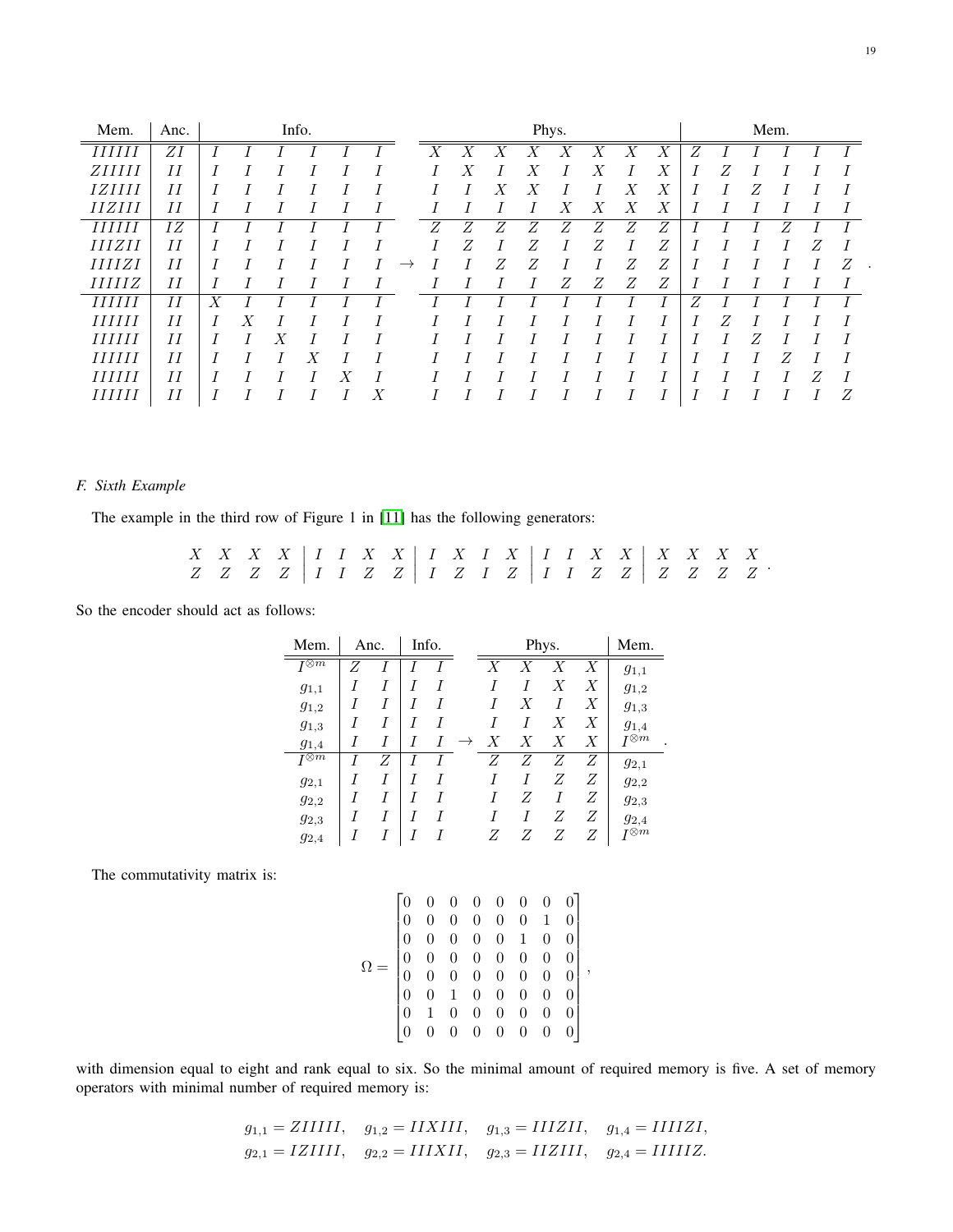Thus, the encoder acts as follows:

|   |   | Mem. |   |   | Anc. |   |   | Info. |               |                  | Phys. |   |                  |   |   |   | Mem. |   |   |
|---|---|------|---|---|------|---|---|-------|---------------|------------------|-------|---|------------------|---|---|---|------|---|---|
|   |   |      |   |   | Ζ    | ı |   |       |               | Х                | X     | X | X                | Ζ |   |   |      |   | T |
| Ζ |   |      |   |   |      |   |   |       |               |                  |       | X | $\boldsymbol{X}$ | 1 |   |   |      |   |   |
|   | Х |      |   |   |      |   |   | I     |               |                  | X     |   | X                |   |   |   | Ζ    |   |   |
|   |   |      |   |   |      |   |   | I     |               |                  |       | Х | Х                |   |   |   |      | Ζ |   |
|   |   |      | Ζ | Ι |      | Ι | 1 | 1     | $\rightarrow$ | $\boldsymbol{X}$ | Χ     | Х | X                | 1 |   |   |      |   |   |
|   |   |      |   |   |      | Ζ |   |       |               | Ζ                | Ζ     | Ζ | Ζ                |   | Ζ |   |      |   |   |
|   |   |      |   |   |      |   |   |       |               |                  |       | Ζ | Ζ                |   |   |   | Х    |   |   |
|   |   |      |   |   |      |   |   |       |               |                  | Ζ     | 1 | Ζ                | 1 |   | Ζ |      |   |   |
|   | Z |      |   |   |      |   |   | I     |               |                  |       | Ζ | Ζ                |   |   |   |      |   | Z |
|   |   |      |   | Ζ |      |   |   |       |               | Ζ                | Ζ     | Ζ | Ζ                |   |   |   |      |   |   |

The memory operators which can be a part of catastrophic cycle are the members of following set:

$$
C = \{Z_1^{e_1} Z_2^{e_2} Z_5^{e_3} Z_6^{e_4} : e_1, e_2, e_3, e_4 \in \{0, 1\}\}.
$$

By inspecting the above transformation, the set  $S_1$  is follows:

|  |  |  | $ $ Anc. $ $ Info. |  | Phys. |  |  | Mem |  |                                                                                                                                                   |
|--|--|--|--------------------|--|-------|--|--|-----|--|---------------------------------------------------------------------------------------------------------------------------------------------------|
|  |  |  |                    |  |       |  |  |     |  |                                                                                                                                                   |
|  |  |  |                    |  |       |  |  |     |  | $I \quad I \quad I \quad I \quad I \quad Z \mid I \quad Z \mid I \quad I \quad I \quad I \quad I \quad I \quad I \quad I \quad I \quad I \quad I$ |

We add two rows (the rows after the line) to the rows of  $S_1$  as follows:

|  | Mem. |  |  | Anc. Info.                                                                                                                                                           |  |  |  | Phys. 1 Mem. |  |  |  |
|--|------|--|--|----------------------------------------------------------------------------------------------------------------------------------------------------------------------|--|--|--|--------------|--|--|--|
|  |      |  |  |                                                                                                                                                                      |  |  |  |              |  |  |  |
|  |      |  |  | $I \quad I \quad I \quad I \quad I \quad Z \mid I \quad Z \mid I \quad I \quad \rightarrow I \quad I \quad I \quad I \mid I \quad Z \quad I \quad I \quad I \quad I$ |  |  |  |              |  |  |  |
|  |      |  |  | $I \quad I \quad I \quad I \quad I \quad I \quad I \quad I \quad X \quad I \quad I \quad I \quad I \quad I \quad I \quad I \quad I \quad Z \quad I$                  |  |  |  |              |  |  |  |
|  |      |  |  |                                                                                                                                                                      |  |  |  |              |  |  |  |

All combinations of the entries of  $S_1 \cup S_2$  are as follows:

<span id="page-20-0"></span>

|  | Mem. |   |   | Anc.     |                   | Info.            |          | Phys. |  |  |   | Mem.                |   |  |  |   |                |  |
|--|------|---|---|----------|-------------------|------------------|----------|-------|--|--|---|---------------------|---|--|--|---|----------------|--|
|  |      | Z | I | Ζ        | Ι                 |                  |          |       |  |  | Ī | Ζ                   |   |  |  |   | $\overline{I}$ |  |
|  |      |   | Ζ | Ι        | Ζ                 | Ι                |          |       |  |  |   | T                   | Ζ |  |  |   | Ι              |  |
|  |      |   | Ι | Ι        | Ι                 | Х                |          |       |  |  | Ι | ı                   |   |  |  | Ζ | Ι              |  |
|  |      |   | Ι | ı        | $\mathbf{r}$<br>ı |                  | Х        |       |  |  | Ι |                     |   |  |  |   | Ζ              |  |
|  |      | Ζ | Z | Ζ        | Ζ                 | Ι                |          |       |  |  | Ι | Ζ                   | Ζ |  |  |   | I              |  |
|  |      | Ζ | Ι | Ζ        | $\mathbf{r}$<br>ı | Х                |          |       |  |  | I | Ζ                   |   |  |  | Ζ | Ι              |  |
|  |      | Ζ | Ι | Ζ        | Ι                 | Ι                | X        |       |  |  | Ι | Ζ                   |   |  |  | Ι | Ζ              |  |
|  |      |   | Ζ | Ι        | Ζ                 | Х                | $\prime$ |       |  |  |   | $\mathbf{r}$        | Ζ |  |  | Ζ | T<br>1         |  |
|  |      |   | Ζ | Ι        | Ζ                 | Ι                | X        |       |  |  | Ι | $\mathbf{r}$<br>ī   | Ζ |  |  | 7 | Ζ              |  |
|  |      |   | Ι | Ι        | Ι                 | $\boldsymbol{X}$ | Χ        |       |  |  | I |                     |   |  |  | Ζ | Ζ              |  |
|  |      | Ζ | Ζ | Ζ        | Ζ                 | X                |          |       |  |  | Ι | Ζ                   | Ζ |  |  | Ζ | Ι              |  |
|  |      | Ζ | Ζ | Ζ        | Z                 | Ι                | Χ        |       |  |  | Ι | Ζ                   | Ζ |  |  |   | Ζ              |  |
|  |      | Ζ | I | Z        | ı                 | Х                | Х        |       |  |  | Ι | Ζ                   |   |  |  | Ζ | Ζ              |  |
|  |      |   | Ζ | $\cal I$ | Ζ                 | X                | X        |       |  |  | Ι | $\overline{I}$<br>T | Ζ |  |  | Ζ | Ζ              |  |
|  |      | Ζ | Ζ | Ζ        | Ζ                 | X                | Х        |       |  |  |   | Ζ                   | Ζ |  |  | Ζ | Ζ              |  |

By inspecting (31) it is obvious that a catastrophic cycle does not happen. So the encoder which performs the following

 $(31)$